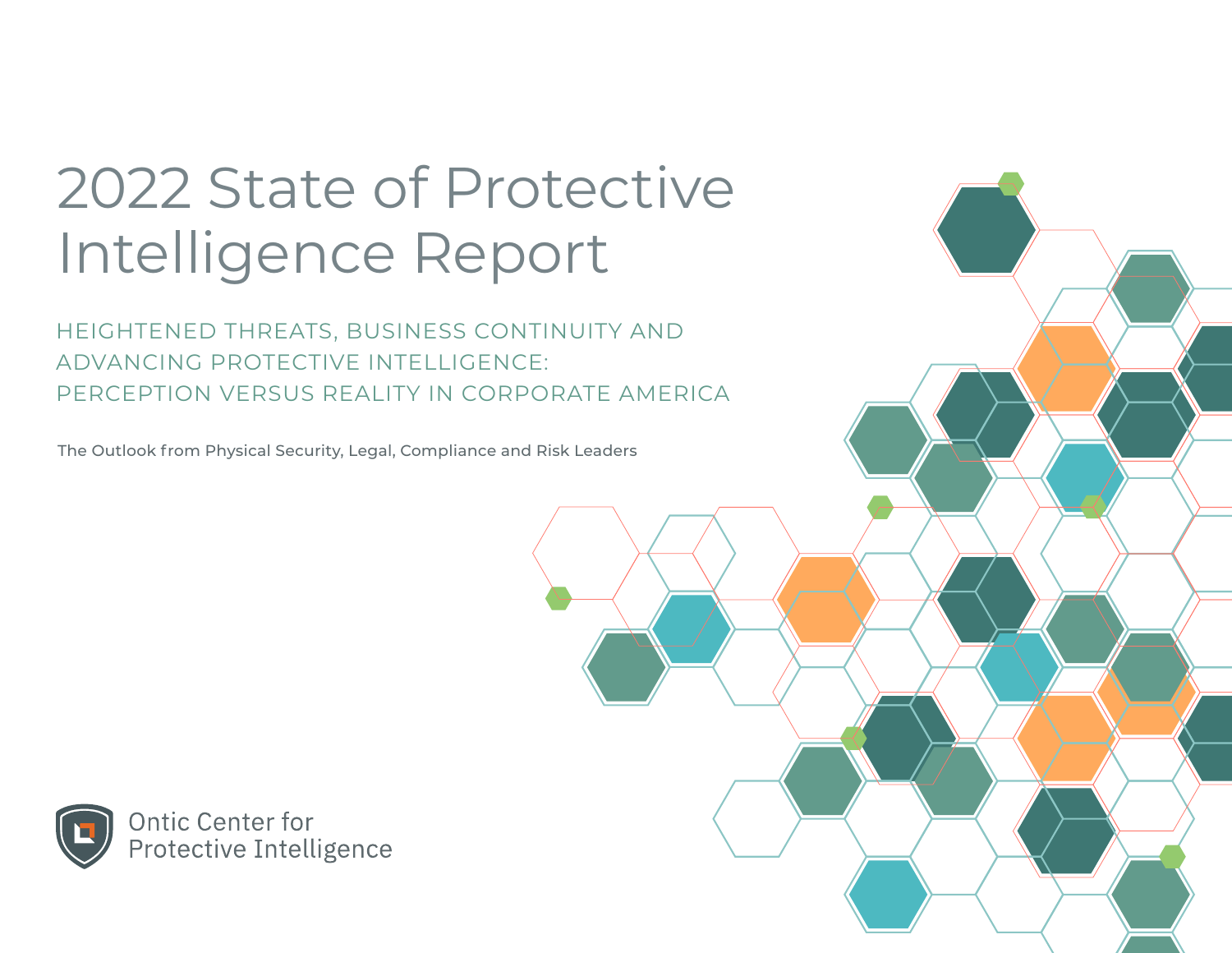### EXECUTIVE SUMMARY

In this third year of COVID-19, companies and employees working remotely while also anticipating a return to offices have been experiencing changing and varying health protocols, vaccine mandates and stages of "open." Supply chain challenges have at times shifted the focus of American business leaders from immediate on-the-ground matters to those of macro global security. As midterm elections near and January 6 arrests mount, political schisms show no sign of abating. Previously unseen **["smash and grab"](https://ontic.co/blog/3-ways-retail-security-teams-can-better-protect-shoppers-and-employees/)** robberies by organized retail gangs, "air rage" on planes, threats towards health care, retail and restaurant workers and some 693 mass shootings occurred in 2021.<sup>1</sup>

At the same time, the pandemic has accelerated digital transformation, technology adoption and new ways of working, lessening concern among security professionals about managing remote and office workers. By most measures the U.S. economy is off to a solid start in 2022 and finished 2021 strong. $^2$  As compared to last year, financial cutbacks or staff reductions no longer rank among security professionals' biggest challenges.<sup>3</sup>

1 [- Gun Violence Archive](https://www.gunviolencearchive.org/reports/mass-shooting?year=2021)

2 [- VOA News](https://www.voanews.com/a/us-economy-shows-strength-entering-2022-but-pandemic-clouds-future/6388798.html) 

3 [- 2021 State of Protective Intelligence Report](https://ontic.co/2021-state-of-protective-intelligence-report/)

© Ontic Technologies, Inc. 2022

A majority of companies have in place programs to address mental health issues the pandemic has exacerbated, although higher demand for mental health care nationwide has resulted in longer waits to access care. Board-level reviews of physical and cyber security vulnerabilities, threats and activities are taking place at companies nationwide. But taking action to acknowledge and address the real dangers can be an issue perceived as potentially creating a culture of fear that could damage the brand and corporate reputation. However, the physical threats and harm happening at companies, including to CEOs and their families, can be even greater menaces to business continuity that are anticipated to only rise in 2022.

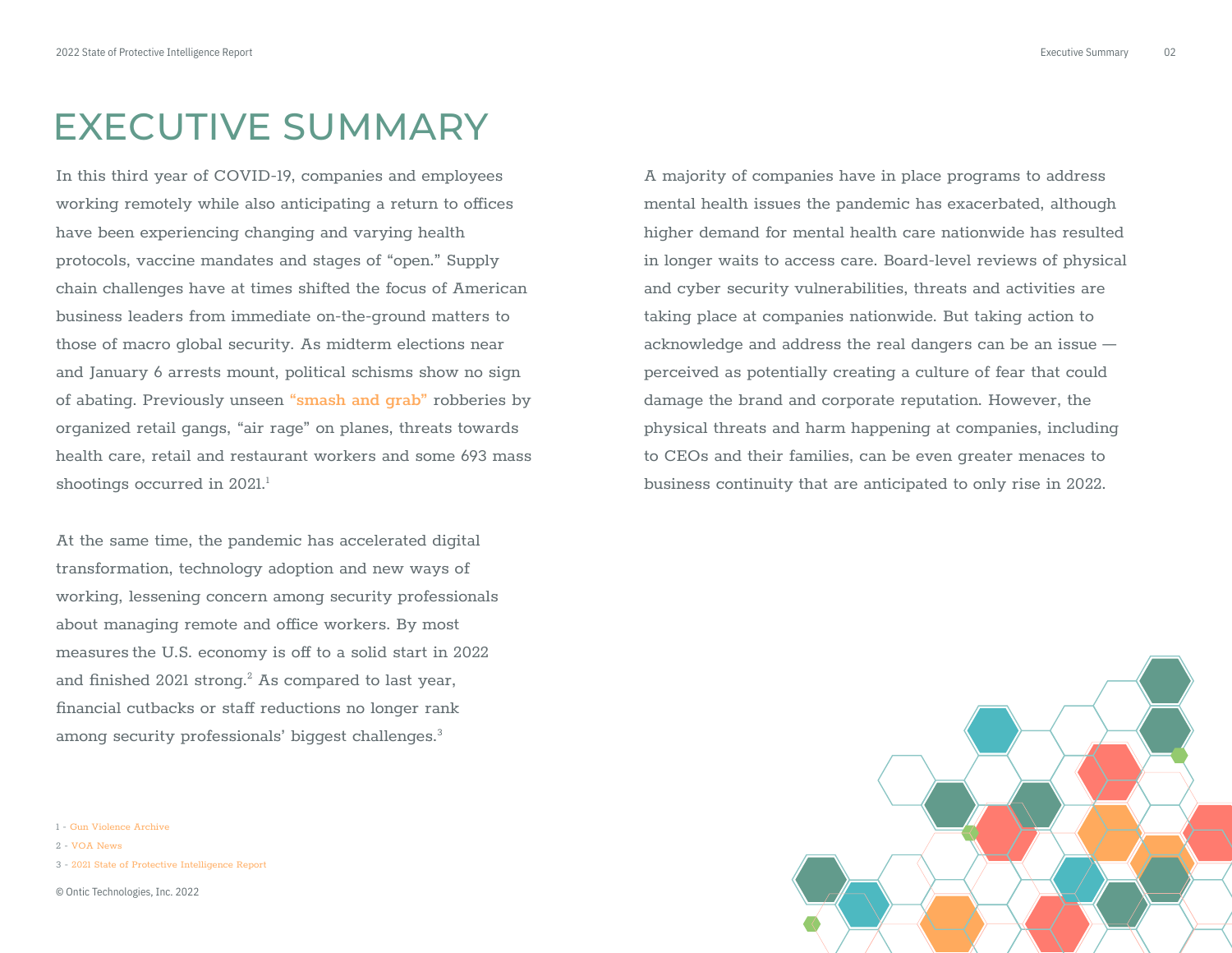This juxtaposition of recovery from a pandemic recession with continued societal disruption at times creates a pressure cooker for security leaders, as the already significant volume of physical threats U.S. companies are receiving grows even greater, and increasingly becomes a weekly occurrence. More so than they did in 2021, security professionals feel less prepared to handle the greater frequency and volume of physical threats coming at them in 2022.

With significant advancements in technology, software, data capture, analysis and automation, in 2022 companies are actively advancing the digital transformation of their physical and cyber security operations. It is critical that corporations unite all threat intelligence across the enterprise, fuse infrastructure, training, data and operations and leave ineffective legacy systems and ways of working behind. Corporations are duty-bound to employees, customers, partners and investors to do all they can to proactively and better protect every aspect of their business.

# *PRO•TECT•IVE IN•TEL•LI•GENCE*

Protective intelligence is an investigative and analytical process used by protectors to proactively identify, assess and mitigate threats to protectees.

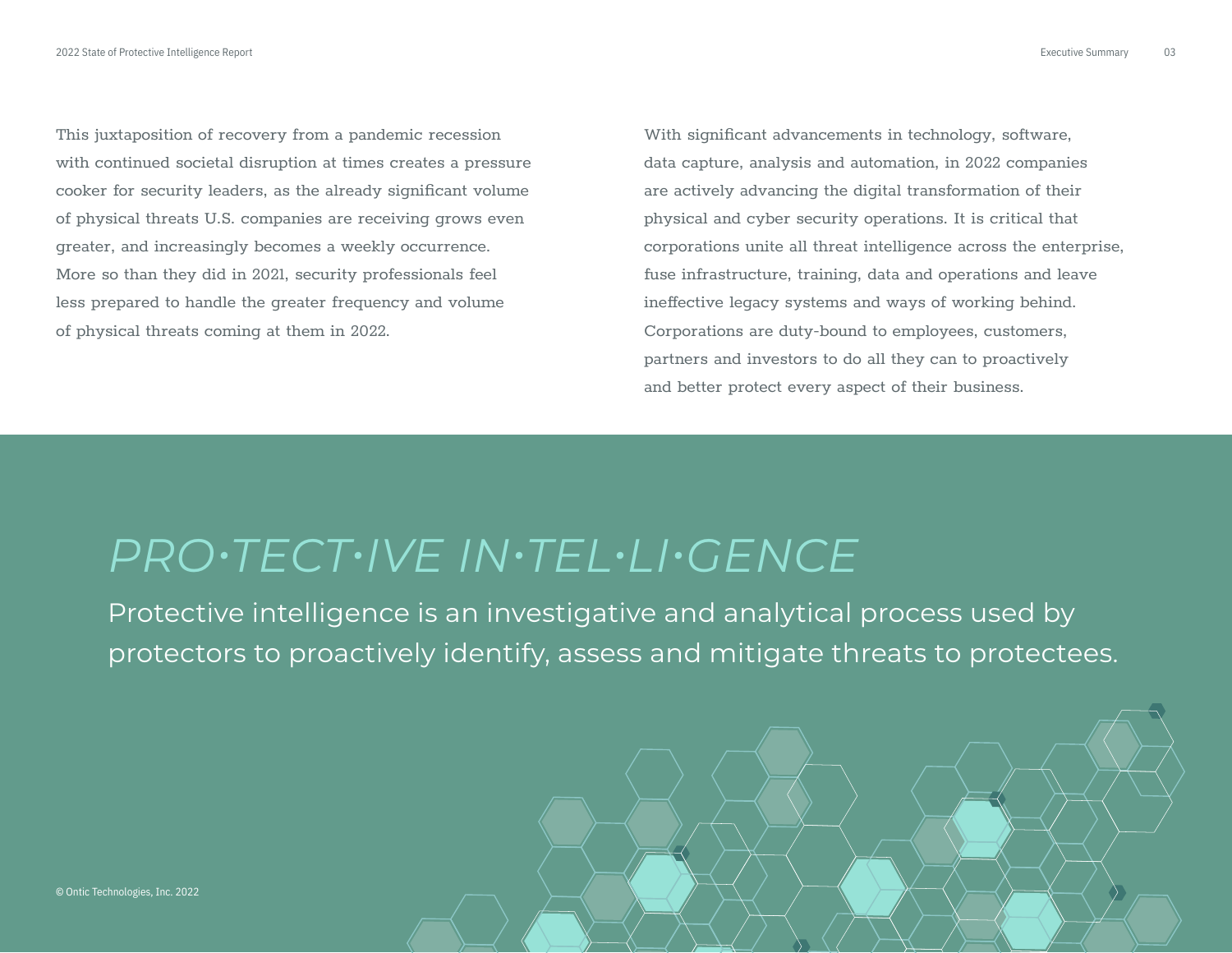The Ontic Center for Protective Intelligence

chief security officers, chief legal officers, chief compliance officers, general counsels,

attorneys and physical security decision-

In this report we delve more deeply into these findings, the large-scale and growing threat landscape, the implications for people

and businesses, and the imperative for corporations to adopt a software platform that unifies and operationalizes proactive cyber and physical security across nearly

every function of the enterprise.

commissioned its annual survey of

physical security directors, corporate

makers at U.S. companies with over 5,000 employees to examine how they see physical security challenges and opportunities unfolding in 2022, and the potential impact on business continuity.





### **OUR ANNUAL STUDY SURFACED THESE KEY TAKEAWAYS:**

**GLOBAL SECURITY TAKING PRECEDENCE OVER LOCAL** Companies are prioritizing security as it relates to geopolitical issues, supply chain risk and the global threat landscape but mitigating potential local acts of violence at offices or other company locations in the U.S. is not a priority.

**INCREASING THREAT VOLUME AND FREQUENCY MEAN MORE WILL** 

**BE MISSED** The number of threats American companies receive or investigate in 2022 is expected to increase as compared to 2021 and the scale of those they expect to miss will expand. Forty-one percent anticipate missing 51%-100% of physical threats in 2022.

**RISKS TO BUSINESS IGNORED SO TRAINING, ACTION, COMMUNICATIONS**

**FALL SHORT** Well-intentioned but contradictory security strategies are playing out at American companies. An inability to imagine the unimaginable and a desire to project the appearance of a safe environment can result in passive, reactive stances, little-to-no workplace violence training, and inconsistent policies, procedures and cross-functional communications.

**LARGE-SCALE MOVEMENT TO CONSOLIDATE INTELLIGENCE** A lack of unified protective intelligence has in the past year resulted in missed threats and harm at companies. But in a new significant development, almost universally, U.S. companies are actively consolidating their multiple threat intelligence, monitoring and alerting solutions into a unified system of record that enables holistic data analysis and reporting across physical security, cybersecurity, human resources (HR), legal and compliance.



1

3

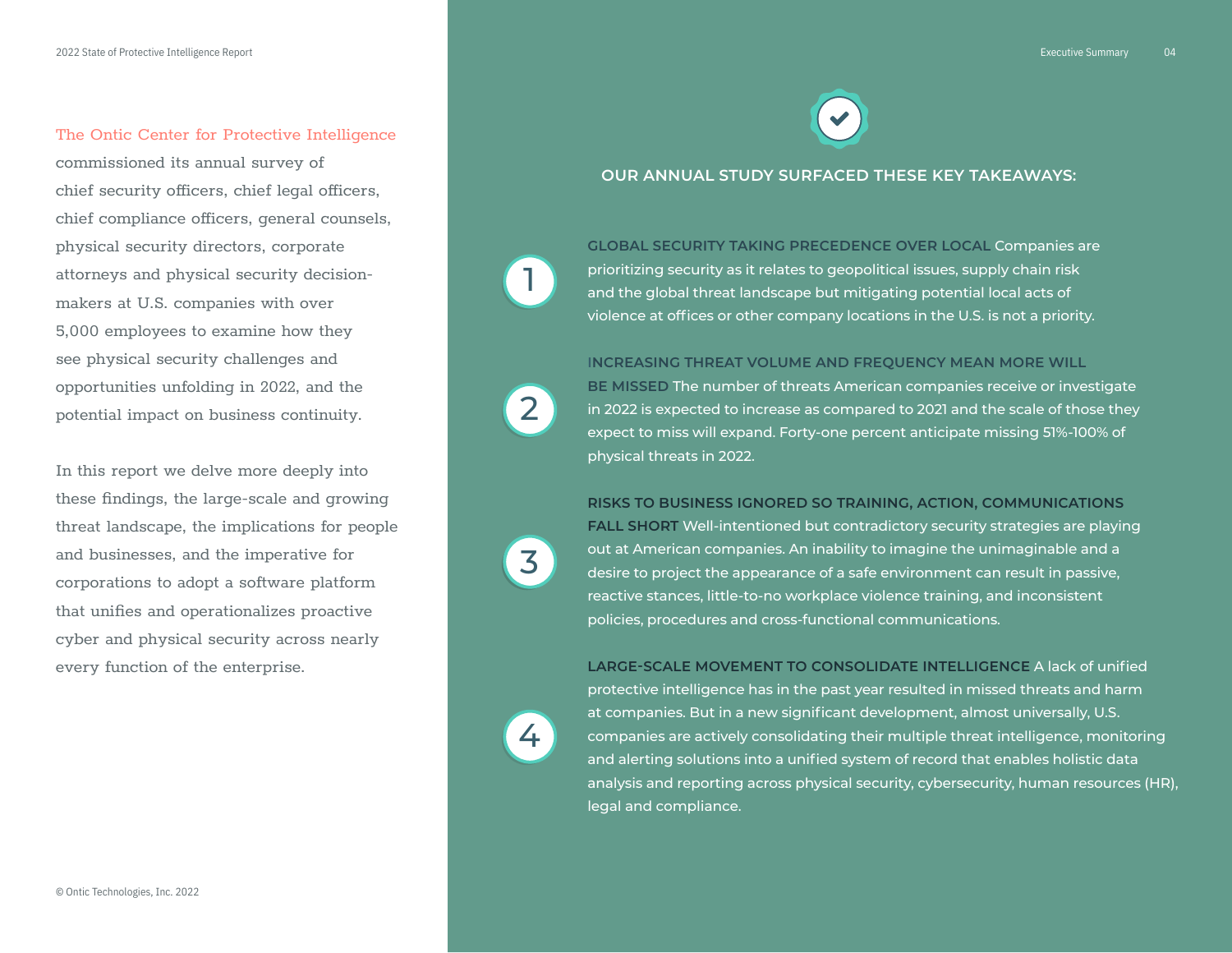# **CONTENTS**

2022 State of Protective Intelligence Report



AS PHYSICAL THREATS AND HARM AT **O.S.** AS PHYSICAL THREATS AND HARM AT U.S. COMPANIES CONTINUES TO RISE, WORDS AND ACTIONS DON'T ALWAYS ALIGN Section 01

15

MORE AMERICAN COMPANIES RECEIVING WEEKLY PHYSICAL SECURITY THREATS: [VOLUME AND TYPES ANTICIPATED IN 2022](#page-14-0) Section 02

**21** [ATTITUDES, INCONSISTENT PREPAREDNESS](#page-20-0)<br>21 AND RISK DETERRENCE MEASURES Section 03

[PHYSICAL SECURITY CONVERGENCE,](#page-30-0)<br>CONSOLIDATION AND INVESTMENT Section 04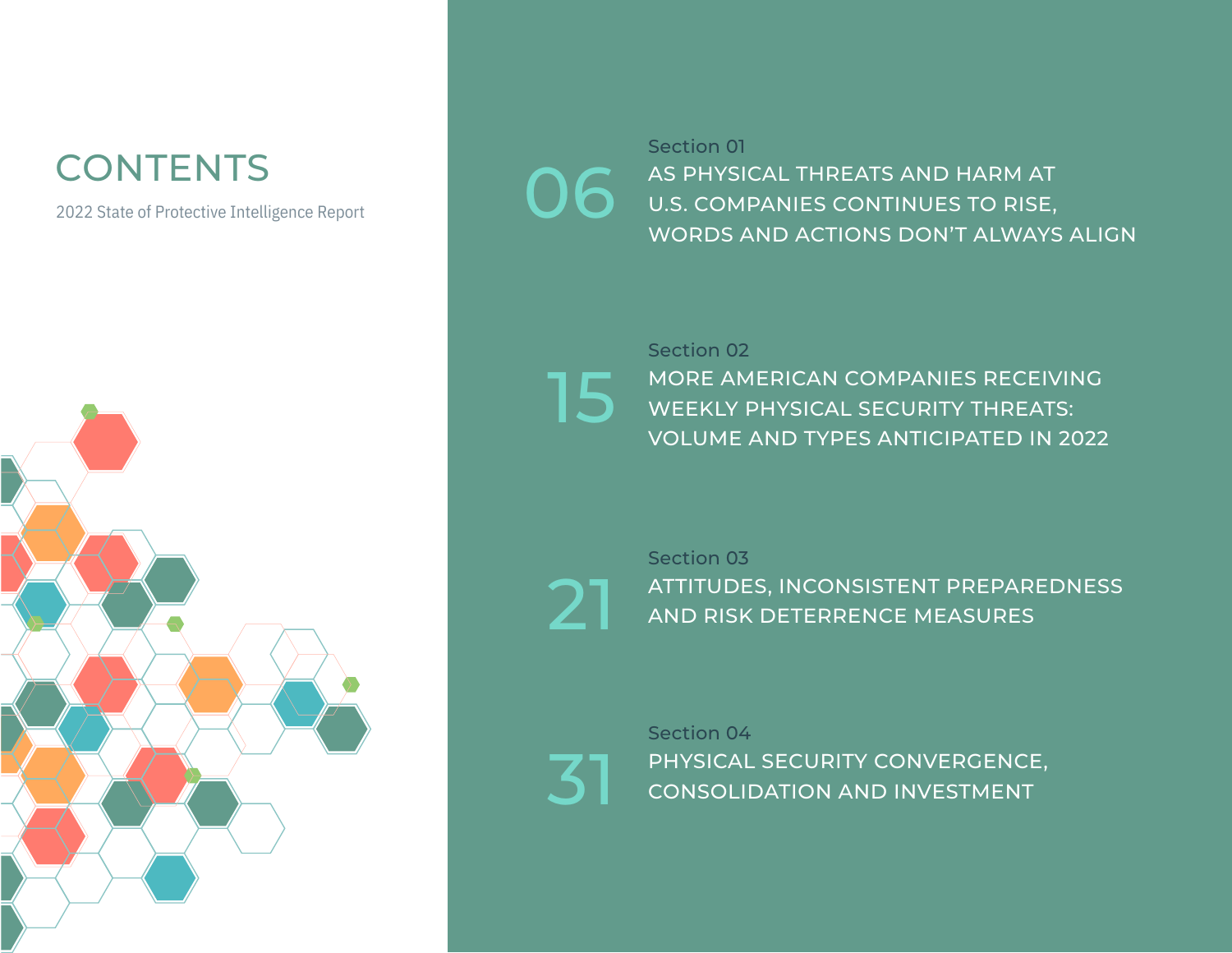

# Section 01 AS PHYSICAL THREATS AND HARM AT U.S. COMPANIES CONTINUES TO RISE, WORDS AND ACTIONS DON'T ALWAYS ALIGN

<span id="page-5-0"></span>2022 State of Protective Intelligence Report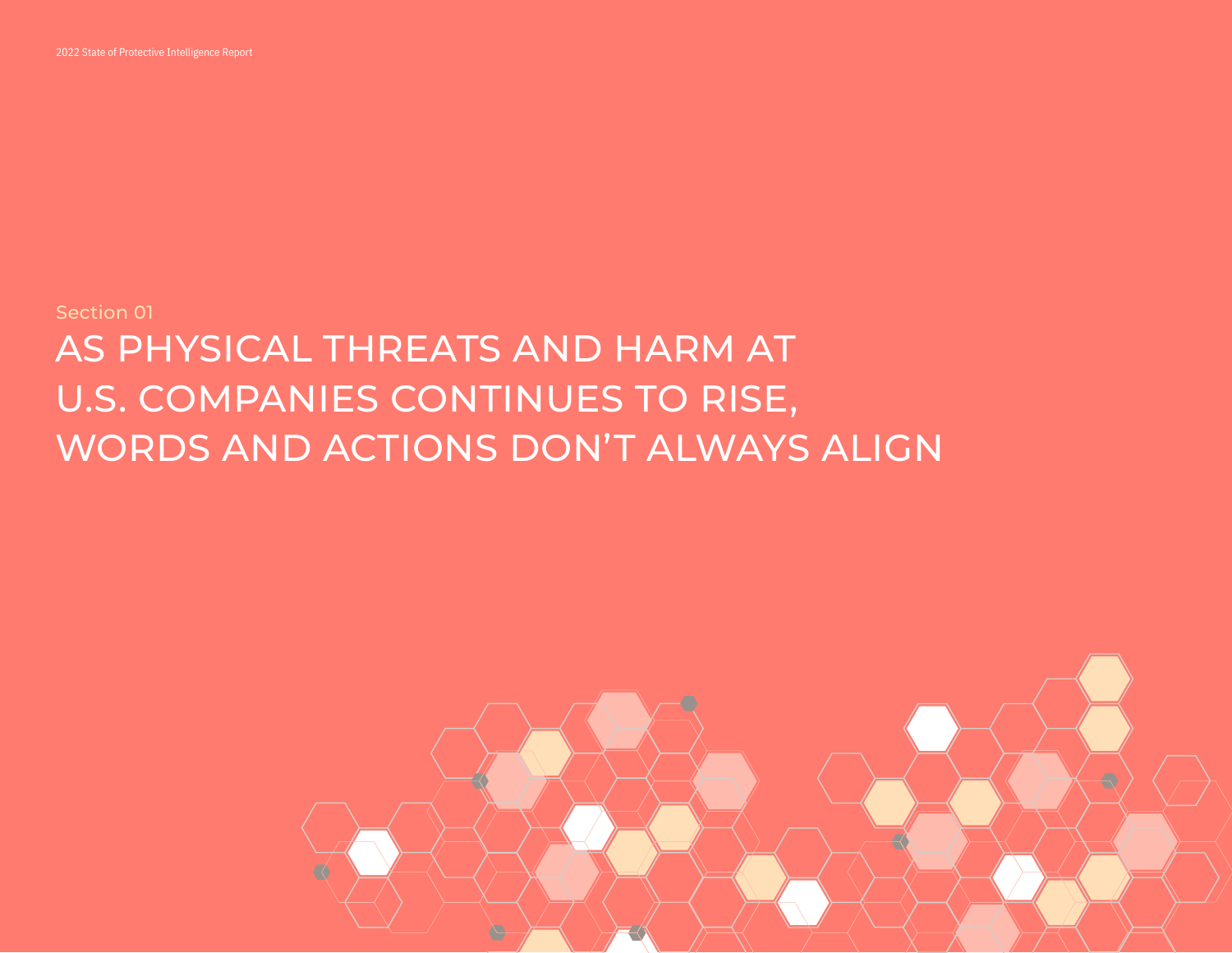prioritizing physical security as threats are anticipated to grow

Compared to the beginning of 2021, 88% of respondents agree, companies are experiencing a dramatic increase in physical threat activity. The physical threat landscape has significantly changed and expanded, which has created an exponential increase in data and pre-incident indicators that 85% of physical security, legal and compliance leaders anticipate will only grow and be unmanageable in 2022.

In the past year the lack of unified digital protective intelligence to proactively identify, assess and mitigate threats has resulted in missed threats and physical harm to employees, customers and human assets for companies, the overwhelming majority of respondents said.

For these reasons, a strong majority agree (85%), 2022 marks a significant turning point in prioritizing physical security for their company.

### 2022 marks a significant turning point in **PHYSICAL SECURITY, LEGAL AND COMPLIANCE LEADERS AGREE:**

88% My company is experiencing a dramatic increase in physical threat activity that I anticipate will only grow in 2022, as compared to the beginning of 2021.

**87%** The physical threat landscape has dramatically changed and expanded, which has created an exponential increase in data and pre-incident indicators that are unmanageable.

> As compared to the beginning of 2021, the physical threat landscape has dramatically changed and expanded, which has created an exponential increase in data and pre-incident indicators that I expect to be unmanageable in 2022.

**85%** For my company, 2022 is a significant turning point in prioritizing physical security due to the unprecedented increase in physical threats.



85%

In the past year, the lack of unified digital protective intelligence — an investigative and analytical process used by protectors and physical security professionals to proactively identify, assess, and mitigate threats to protectees — has resulted in missed threats and physical harm to employees, customers and human assets for my company.



**84%** I feel less prepared to handle physical security for my company in 2022 as compared to the beginning of 2021.

Unmanaged physical threats are increasing corporate risk, are having a financially crippling effect and are negatively impacting business continuity at my company.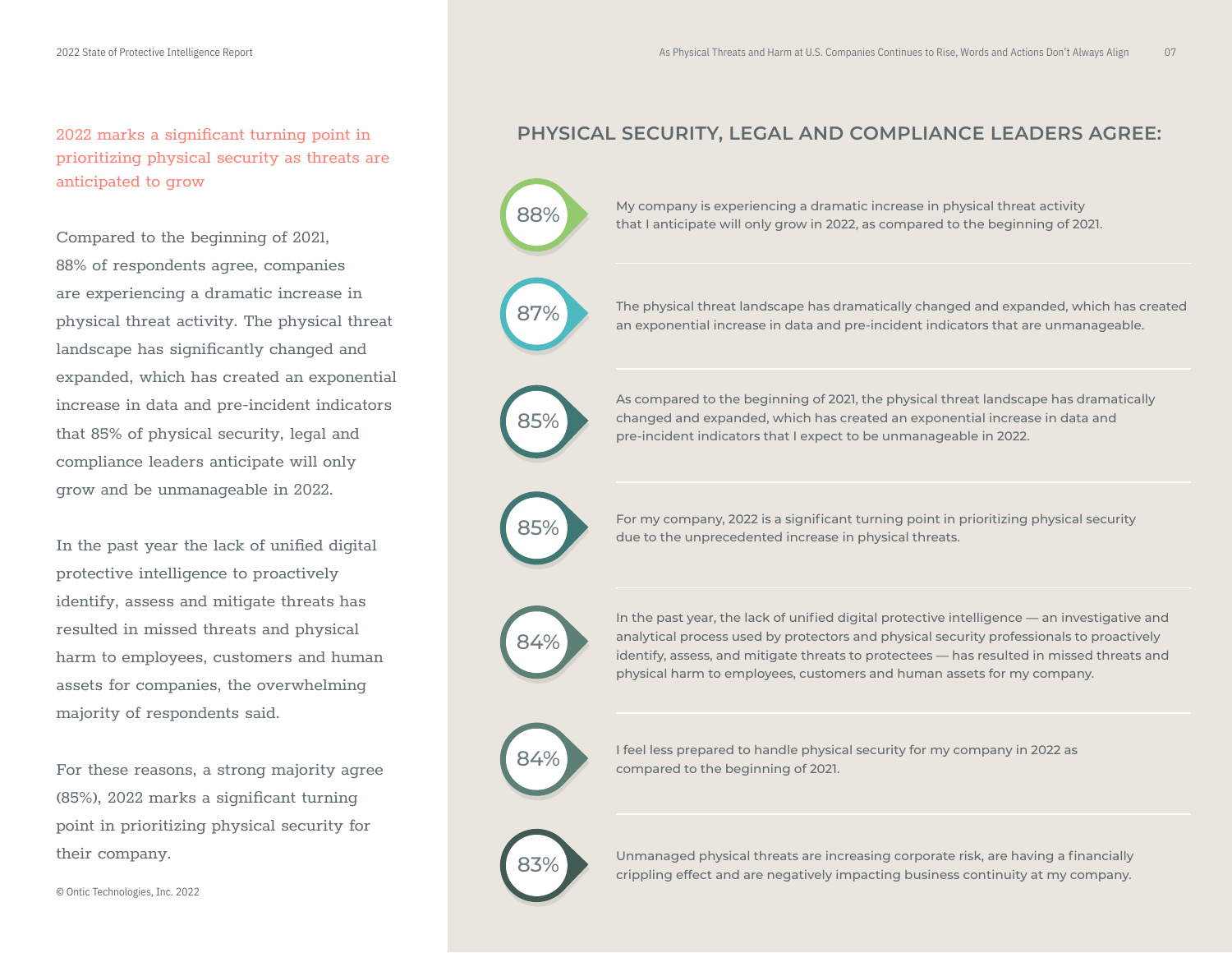Global versus local danger, complementary and competing priorities disrupting sleep and business operations

When asked what issues "keep them up at night" as they consider their company's 2022 physical security program, increased physical threats and company backlash related to rising extremism, social and political issues were cited by one-third of physical security executives (33%) and vaccination requirements were cited by 31% of physical security and legal leaders. Also stirring concern among 28% of all respondents is that the lion's share of their management's attention is focused on macro global risk and supply chain security issues, to the detriment of prioritization and mitigation of locationspecific physical security threats.

Executives worry about their management's greater attention to cybersecurity (26%) and about adjusting their skills as cyber-physical security operations increasingly converge (28%). A rise in physical insider threats and activist whistleblowers causes concern for 27% of respondents. Keeping employees and their CEO safe while working remotely, threats from former employees and effectively managing the volume of threat data all keep executives awake as does identifying potential threats to save their company money and reduce liabilities.

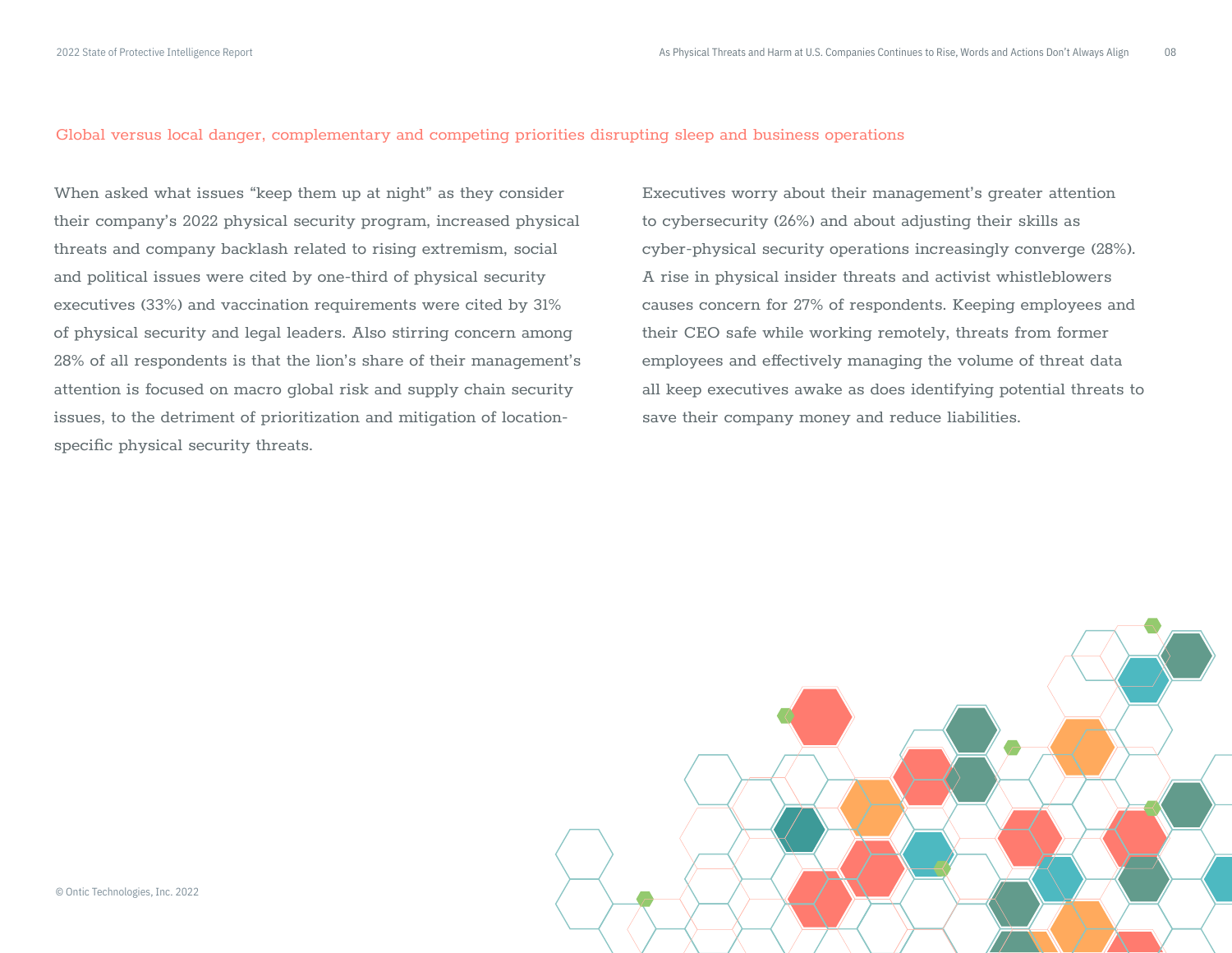### **PERCENT OF PHYSICAL SECURITY, LEGAL AND COMPLIANCE LEADERS WHO SAY EACH PROGRAM ISSUE KEEPS THEM UP AT NIGHT**

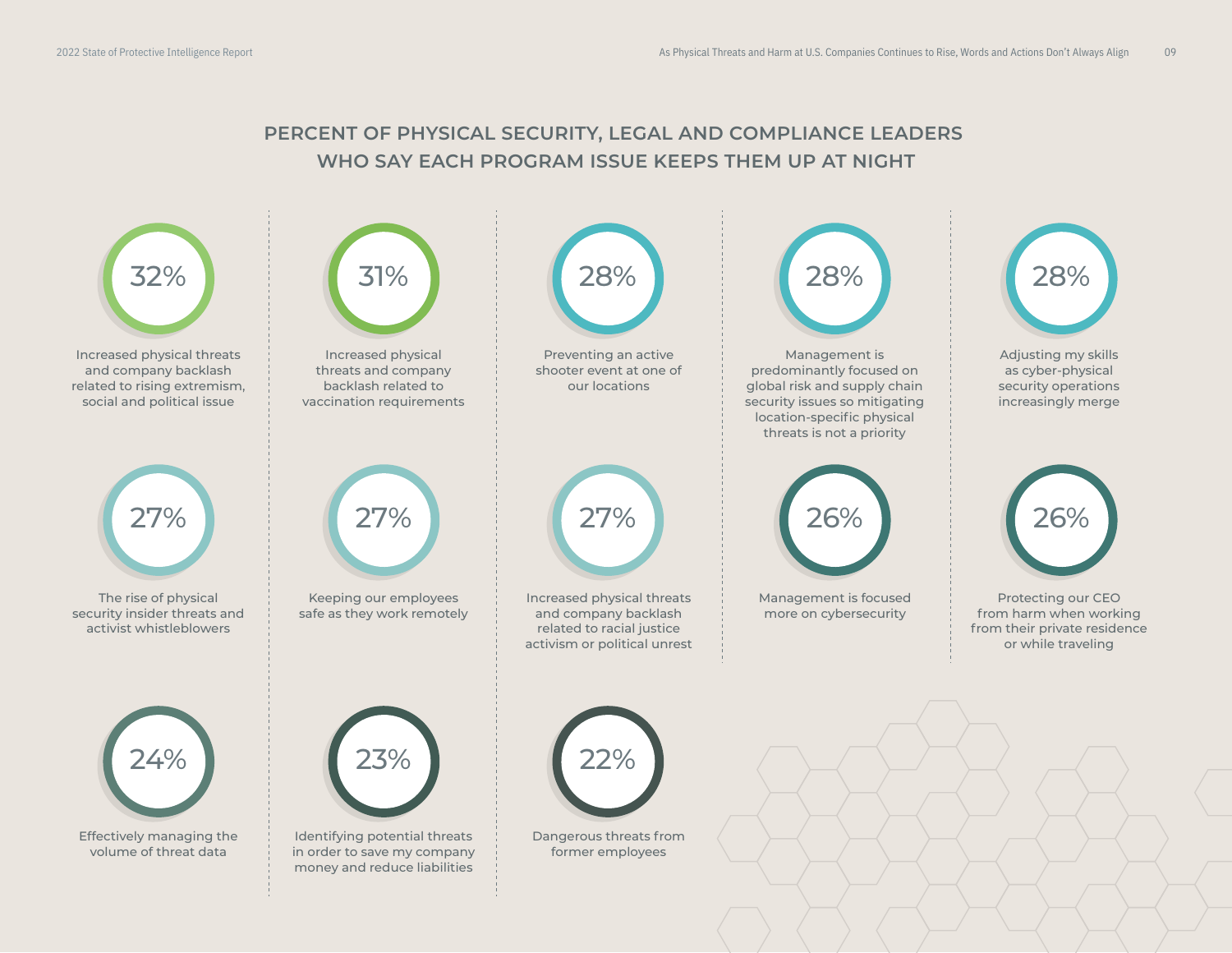#### Downplaying what could again be the biggest 2022 business-related challenges

Among 18 physical security challenges mentioned, physical security threats to C-suite and company leadership was the most likely to be listed as one of the biggest challenges in 2022 for 44% of legal and compliance leaders followed by data protection and privacy (41%) as compared to 32% and 29% for physical security leaders, respectively.

Threat data management was the most likely to be listed as one of all respondents' biggest challenges in 2022, with 40% saying this. Insider threat management specific to physical security and threats to remote workers (32%) are expected to be equally challenging for just under one-third of those surveyed.

Only 12% expect COVID-19 recovery, managing permanent hybrid/remote office work structures and safety protocols to be among their biggest 2022 challenges, as compared to 38% in the **[2021 State of](https://ontic.co/2021-state-of-protective-intelligence-report/)  [Protective Intelligence Report.](https://ontic.co/2021-state-of-protective-intelligence-report/)** This could be attributable to many companies having implemented corporate policies, procedures, health and safety protocols as vaccines began rolling out in the past year, as well as the experience executives have gained in dealing with these challenges.

That said, expected 2022 physical security challenges for the most part mirror many of those shared in the inaugural **[2021 State](https://ontic.co/2021-state-of-protective-intelligence-report/)  [of Protective Intelligence Report.](https://ontic.co/2021-state-of-protective-intelligence-report/)**

It's worth noting that in both studies, as respondents assessed challenges they might face in the new year ahead, they downplayed regulation and compliance reporting, as well as benchmarking and measurement to demonstrate a return on physical security investment. But if history is a guide, as 2022 progresses, these business-related issues could rise to become some of their biggest challenges, as they unexpectedly did in 2021.

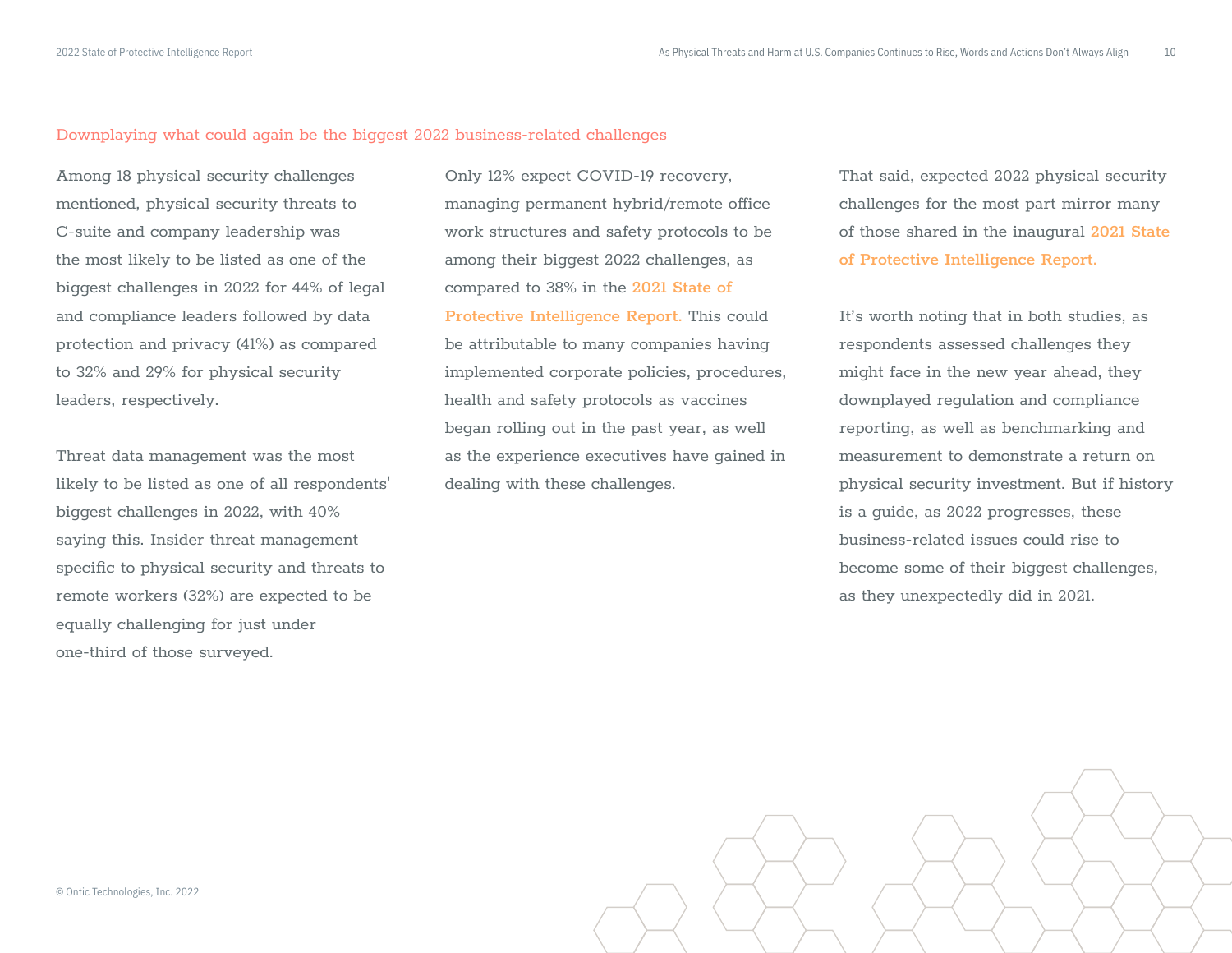### **BIGGEST PHYSICAL SECURITY CHALLENGES EXPECTED**





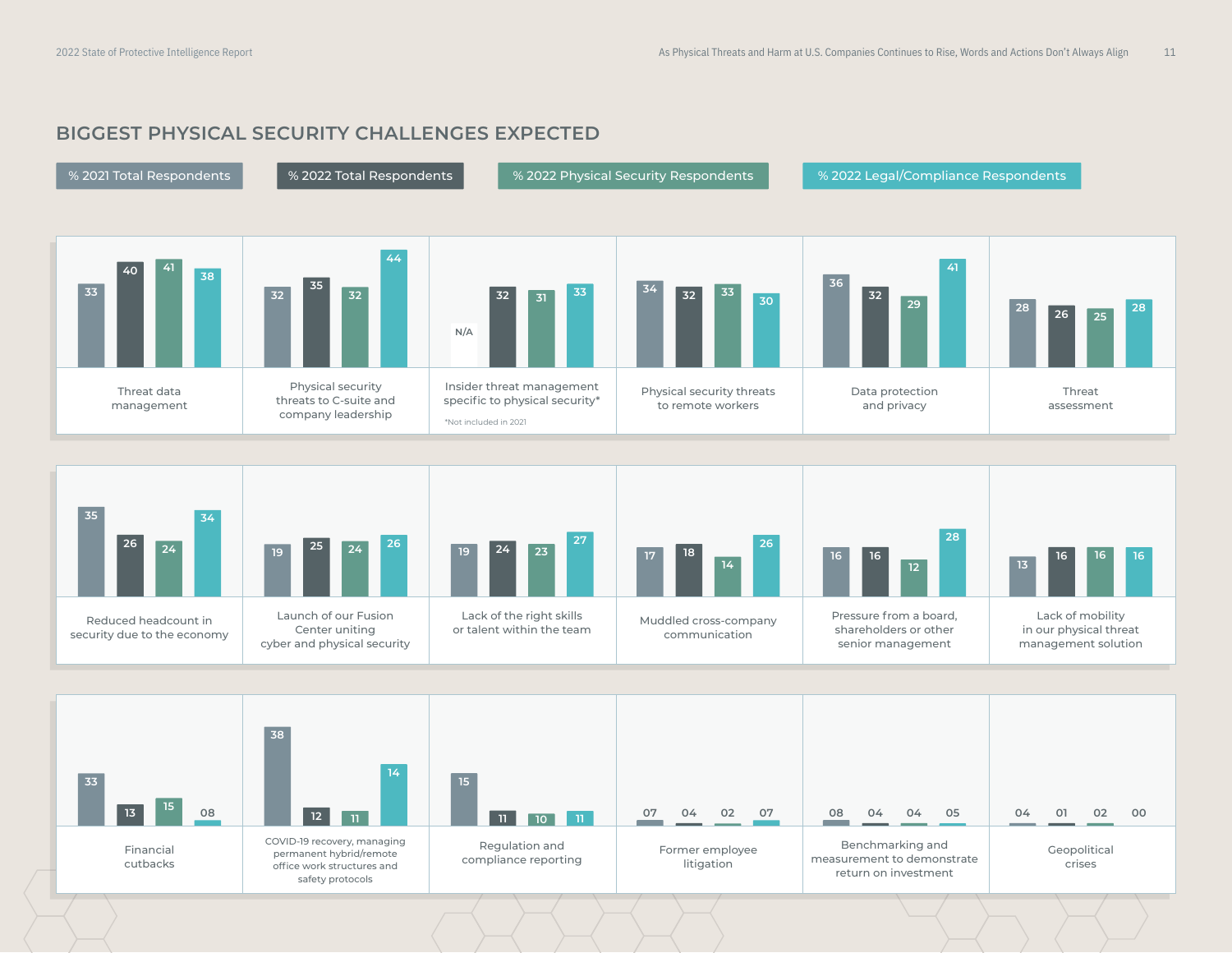Among compliance, risk and regulation issues having an impact on physical security strategy, a majority of executives (64%) acknowledge corporations are targets that cannot rely on others for protection and at the same level, cite closing the gap between physical security solutions and compliance requirements. The changing profile of insider threats to corporate activists, increased personal liability for CEOs and C-level executives and the increased potential for financial losses are also cited by more than half of respondents as compliance, risk and regulation issues.

### **TOP COMPLIANCE, RISK OR REGULATION ISSUES IMPACTING PHYSICAL SECURITY STRATEGY\***

|                                                                                            | 2022 Total | <b>Physical Security</b> | ţ.<br>Legal / Compliance |
|--------------------------------------------------------------------------------------------|------------|--------------------------|--------------------------|
| Corporations have now become<br>targets and can no longer rely<br>on others for protection | 64%        | 63%                      | 64%                      |
|                                                                                            |            |                          |                          |
| Closing the gap between<br>physical security solutions<br>and compliance requirements      | 64%        | 66%                      | 58%                      |
|                                                                                            |            |                          |                          |
| Corporate activists are<br>becoming insider threats                                        | 62%        | 64%                      | 57%                      |
|                                                                                            |            |                          |                          |
| Increased personal liability for<br>our CEO and C-level executives                         | 59%        | 58%                      | 63%                      |
|                                                                                            |            |                          |                          |
| Increased potential<br>for financial losses                                                | 52%        | 49%                      | 58%                      |
| * Percentages reflect top 3 out of 5 choices                                               |            |                          |                          |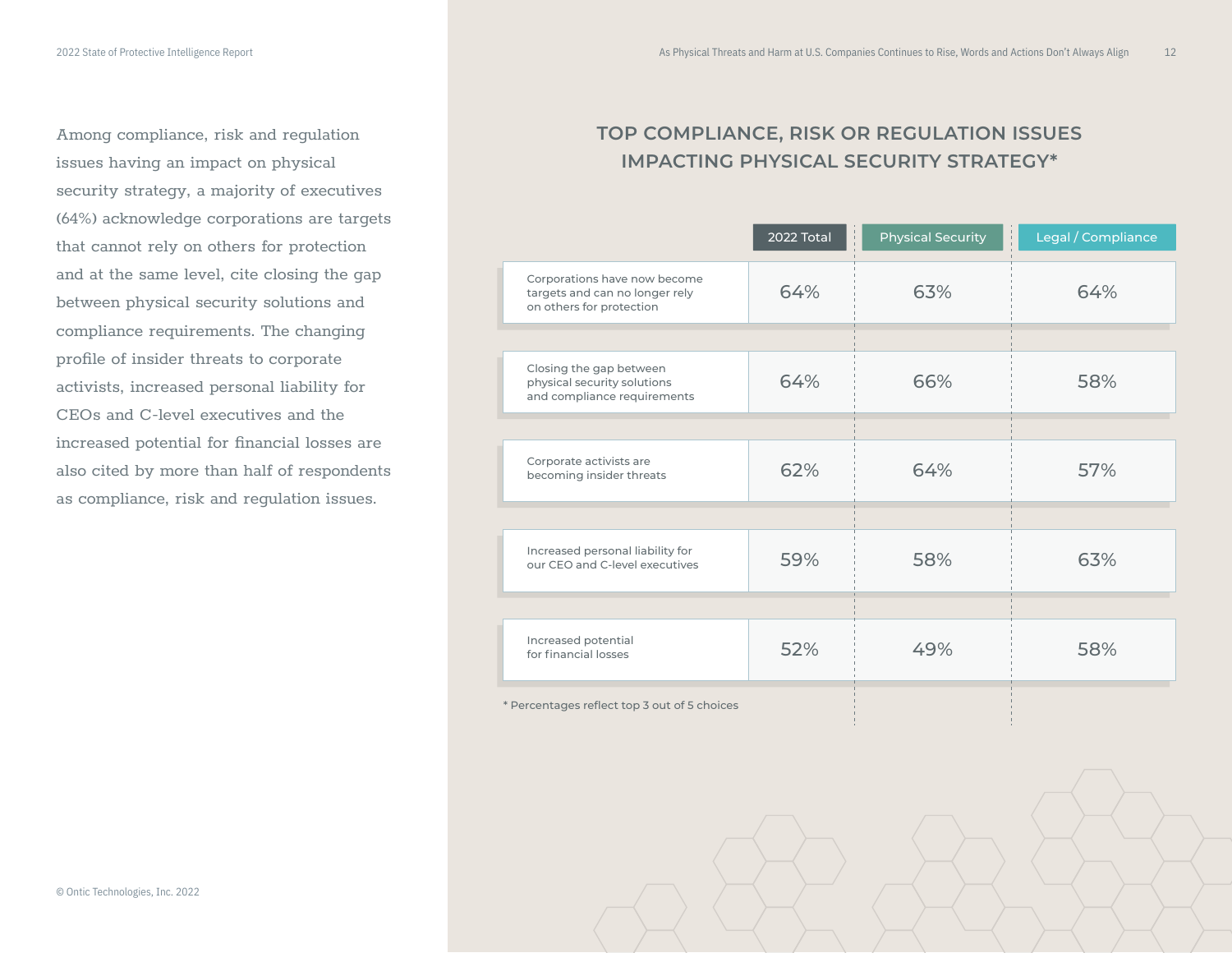### An uptick in intelligence failures, physical threats and harm at U.S. companies

Intelligence failures in 2021 led to employees being threatened and harmed. Research shows that malicious acts by insiders are becoming more prevalent. Forty percent of all respondents said as a result of intelligence failures in 2021, an insider abused cyber access that led to property theft or supply chain damage. **Employees were threatened or harmed by former employees (37%)**, both while working remotely and at company facilities (36%). Among physical security executives surveyed in 2021, this last statistic increased from 21% in May to 31% in December.

### **HARM, THREATS AND DAMAGE AT U.S. COMPANIES AS A RESULT OF INTELLIGENCE FAILURES**



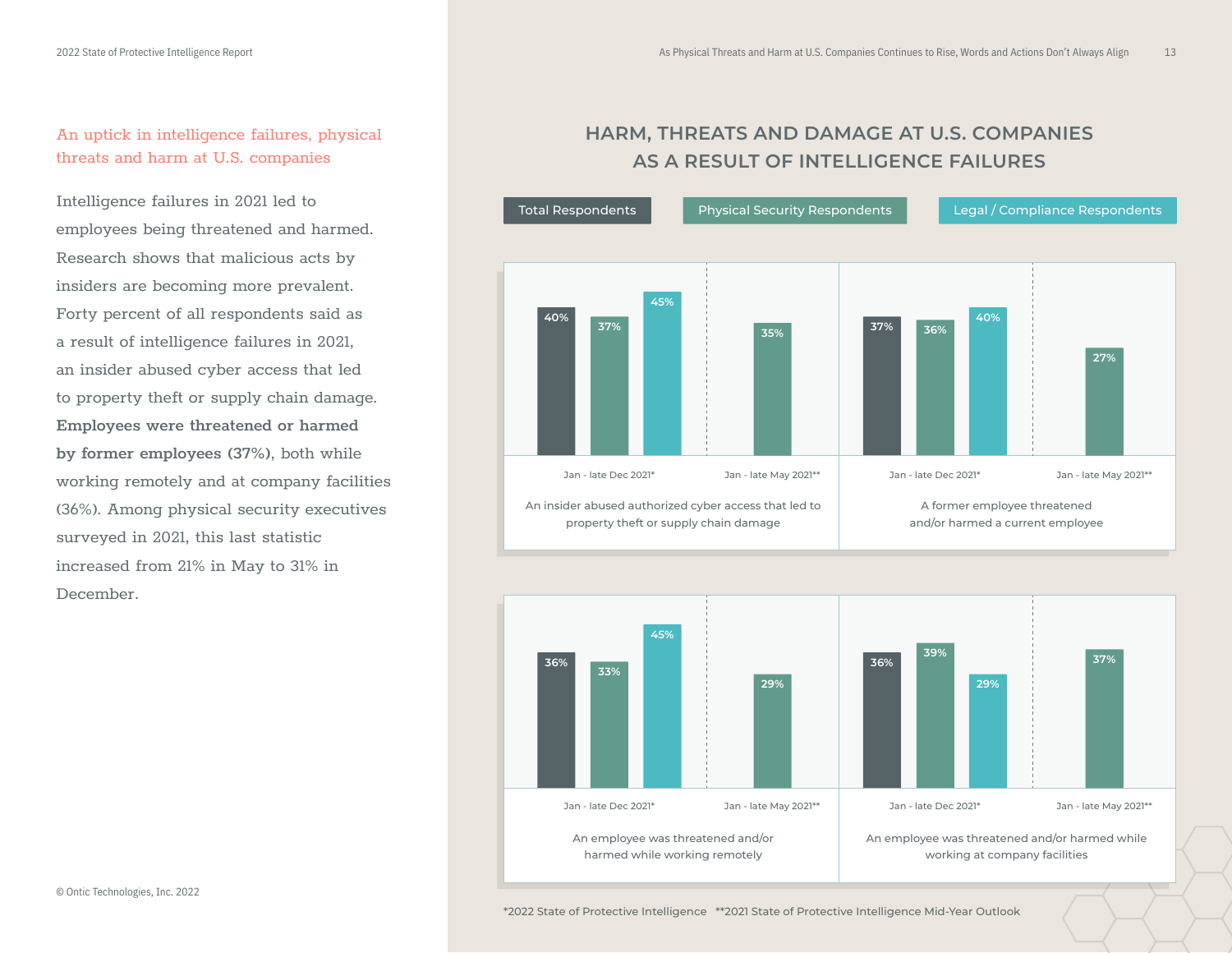The amount of **physical threats** their company received in 2021 that respondents said **originated as cyber threats** in cyber auditing tools, email, social media, antivirus software, or via a cyber-breach or ransomware attack:

The amount of **physical threats** their company received in 2021 that respondents said **disrupted business continuity and caused harm or death**:





© Ontic Technologies, Inc. 2022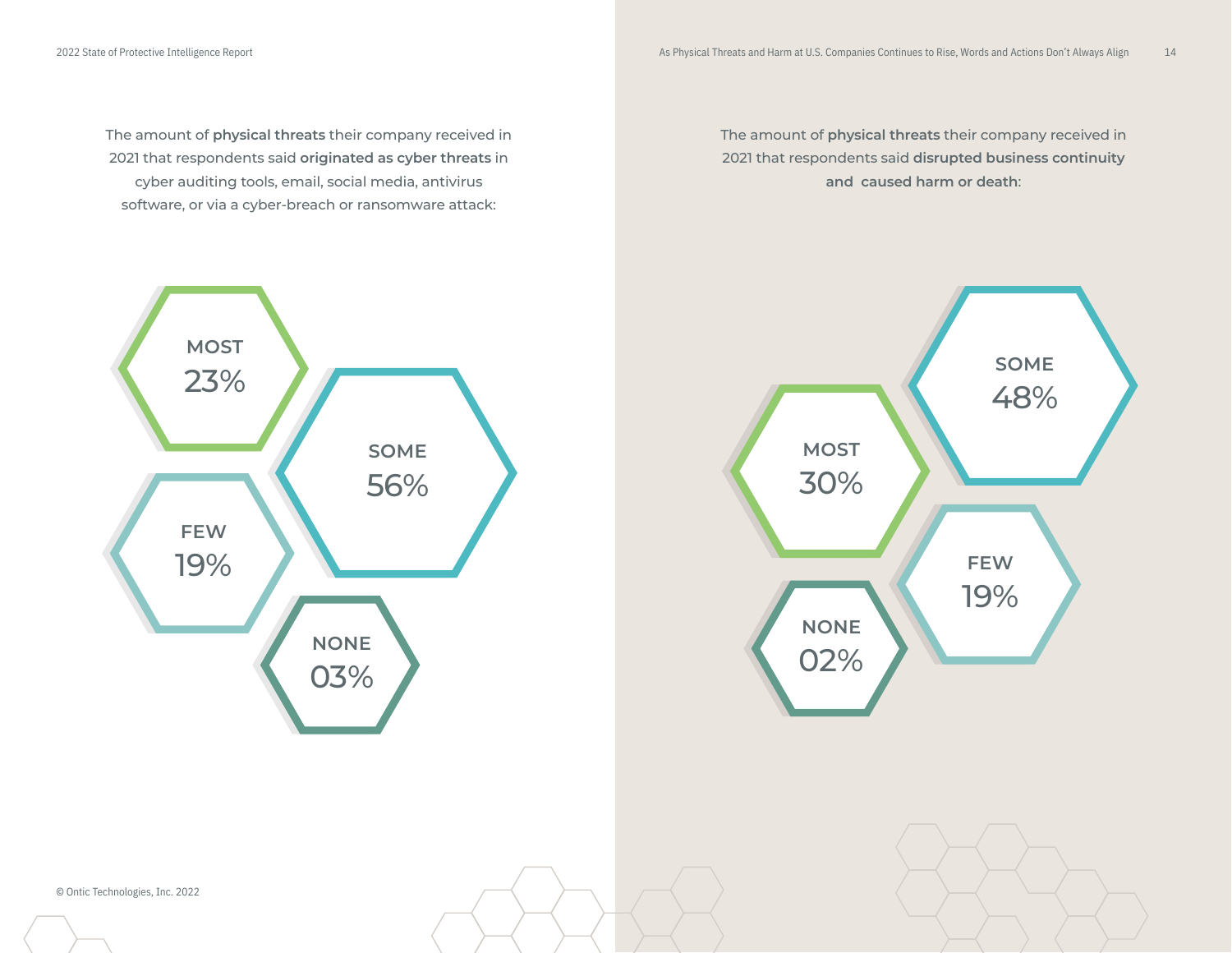

# <span id="page-14-0"></span>Section 02 MORE AMERICAN COMPANIES RECEIVING WEEKLY PHYSICAL SECURITY THREATS: VOLUME AND TYPES ANTICIPATED IN 2022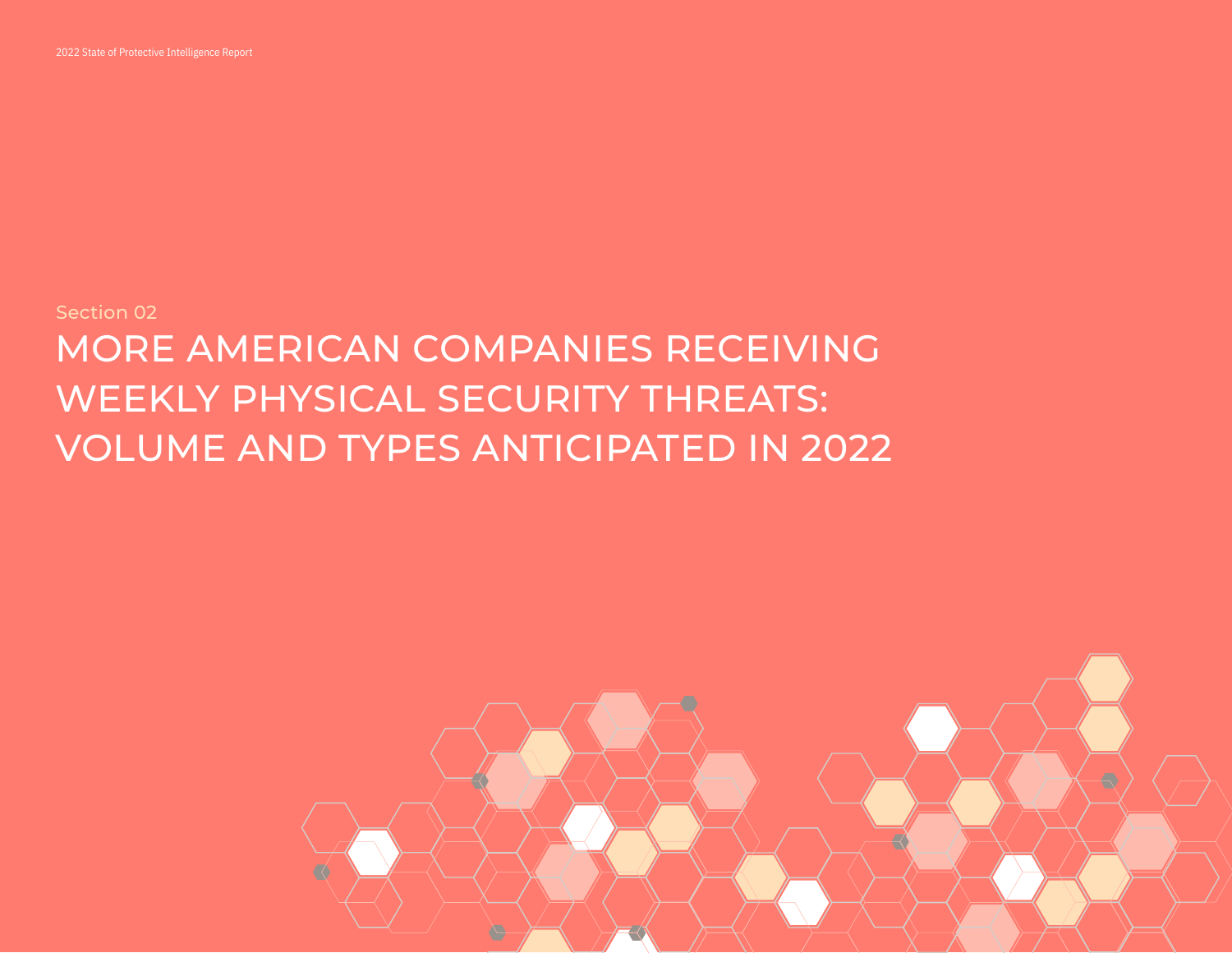### Physical threats are business continuity threats

The continuous operation of any business is critical to its ongoing success, but physical threats and violence against executives, employees and property can put business continuity at risk and have a lasting negative effect. Vulnerabilities that are ignored or incidents treated as "one-off" short-term issues can lead to greater compliance, regulation, reputation and recruiting challenges that impact business results and viability long-term.

In 2021, threats to the CEO and/or their family members ranked highest among disruptions to business continuity at their organization (23%), while other threats included supply chain damage and/or disruptions (15%), an insider abusing authorized cyber and physical access points (11%), executive kidnapping threats (8%), co-worker violence (8%), domestic-related violence that spilled into the workplace (6%) and during remote work (5%). Additional physical threats that disrupted business continuity included onsite burglary/theft, building and property theft, active shooters, social protests and activism, bomb threats and disgruntled former employee harm to current employees.

### **RANKING OF PHYSICAL THREATS DISRUPTING BUSINESS CONTINUITY AT COMPANIES IN 2021**

| Our CEO and/or family members have received threats         | 23%        |
|-------------------------------------------------------------|------------|
| Supply chain damage and/or disruptions                      | <b>15%</b> |
| Insider abusing authorized cyber and physical access points | 11%        |
| Executive kidnapping threat                                 | 08%        |
| Co-worker violence                                          | 08%        |
| Domestic-related violence that spills into the workplace    | 06%        |
| Domestic-related violence during remote work                | 05%        |
| Building and property vandalism                             | 03%        |
| Onsite theft/burglary                                       | 03%        |
| Active shooter                                              | 02%        |
| Related to social protests and activism                     | 02%        |
| Bomb threat                                                 | 01%        |
| Disgruntled former employee harm to current employee        | 01%        |
| None of these                                               | 12%        |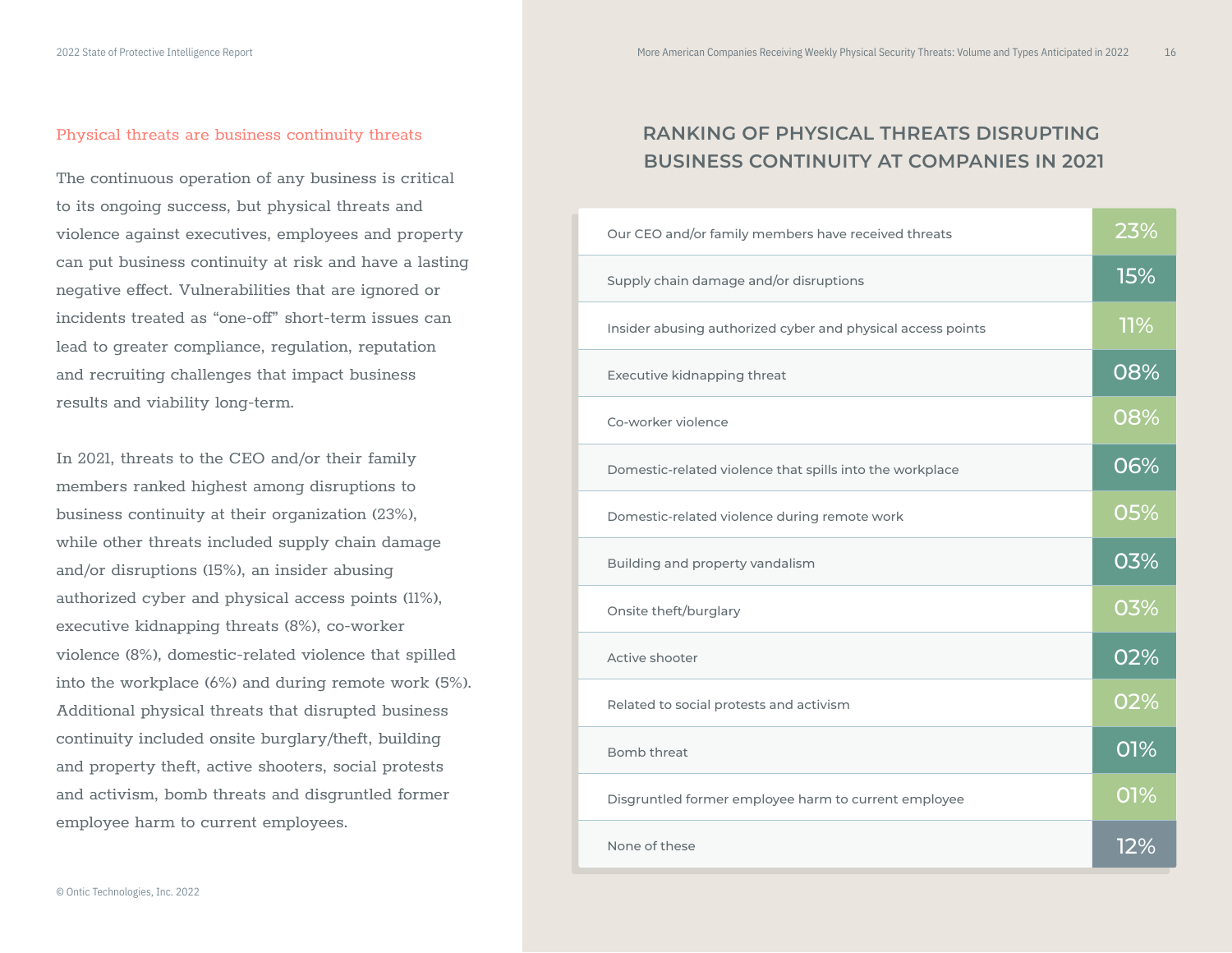### Health and safety protocols are a source of return-to-office conflicts and physical threats

Varying hybrid work strategies, return-to-office false starts, disparate and continually shifting health and safety mandates and protocols are fueling frustrations and conflicts between employees and management. Though 93% of respondents agree their company has programs in place to address mental health issues the pandemic has exacerbated, 88% have reopened their offices and are encountering significant conflicts between management and employees regarding health and safety protocols as well as work-from-home policies. This new December 2021 finding on actual conflicts occurring at reopened offices is much higher than the 74% of physical security and IT leaders who said they anticipated significant conflicts when surveyed in May 2021 (2021 **[State of Protective Intelligence Mid-Year Outlook\).](https://ontic.co/2021-mid-year-outlook-state-of-protective-intelligence-report/)**

Based on current unmanageable physical threat data, 88% agree, physical threats will increase exponentially in 2022 as they reopen and return to the office. A strong majority (85%) say their company has experienced physical threats related to requiring employees to show proof of vaccination in order to return to the office. Fewer (69%) say their company is mandating employee vaccinations or regular COVID-19 testing in order to return to the office.

**ON THEIR COMPANY'S HYBRID WORK POLICIES AND PHYSICAL SECURITY OPERATIONS, PHYSICAL SECURITY, LEGAL AND COMPLIANCE EXECUTIVES AGREE**



**93%** My company has programs in place to address mental health issues that have been exacerbated by the pandemic.

88%

My company has reopened its offices, and we are encountering significant conflicts between management and employees regarding health and safety protocols, and work-from-home policies.

88%

Based on the current unmanageable physical threat data, I believe physical threats will increase exponentially in 2022 as we reopen and return to the office.

85%

My company has experienced physical security threats related to requiring employees to show proof of vaccination in order to return to the office.

69%

My company is mandating employees get vaccinated or undergo regular COVID-19 testing in order to return to the office.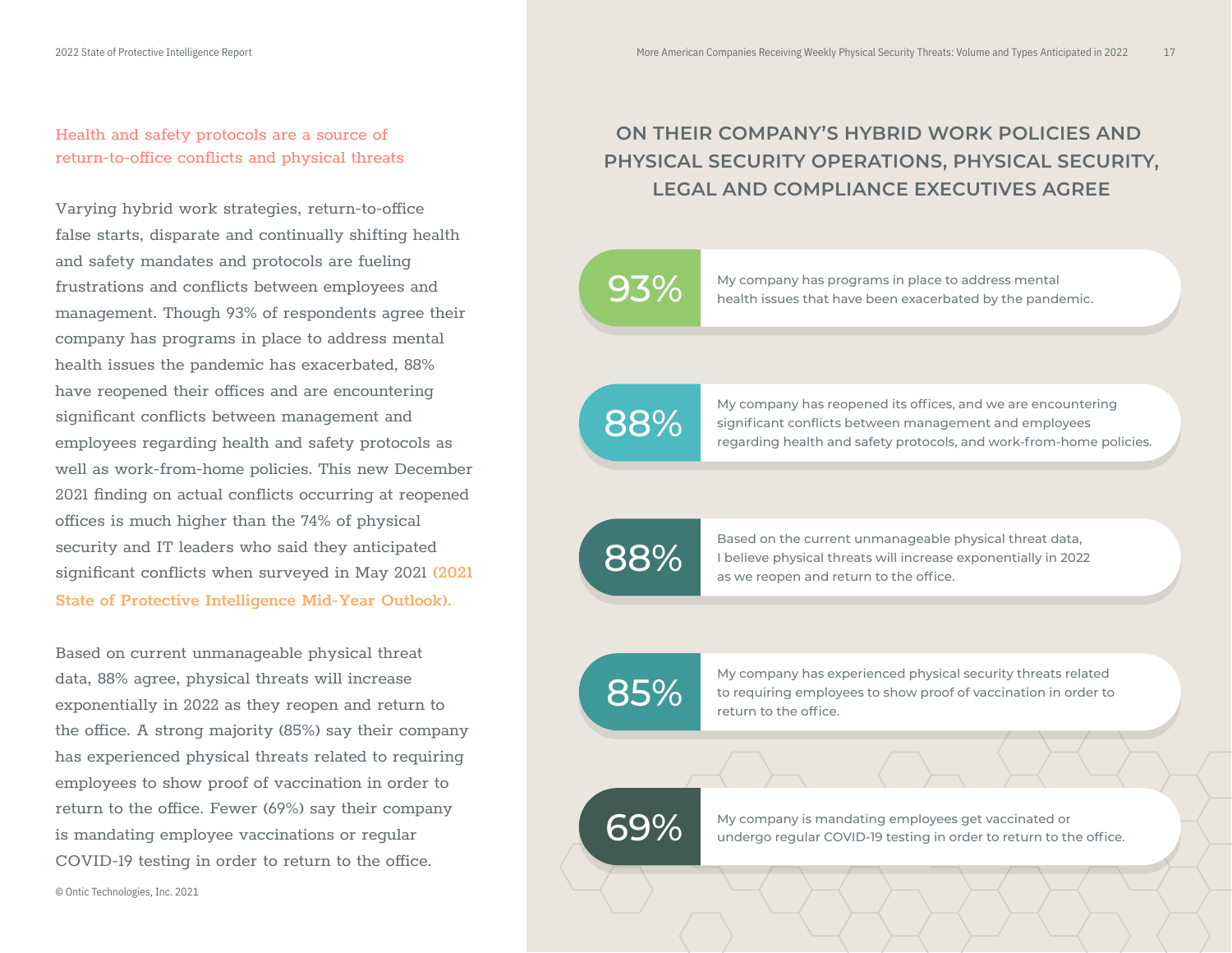Number of U.S. companies receiving or investigating weekly physical security threats doubles

In May 2021, 34% percent of physical security leaders surveyed had received or investigated less than one physical threat per week while 23% said between 2-5 per week and just over one-third received or investigated at least one physical threat per week. Another 4% reported over six per week **[\(2021 State of](https://ontic.co/2021-mid-year-outlook-state-of-protective-intelligence-report/)  [Protective Intelligence Mid-Year Outlook\).](https://ontic.co/2021-mid-year-outlook-state-of-protective-intelligence-report/)** 

Fast-forward just a few months to the end of 2021, and nearly double the percent of physical security leaders surveyed in May — two-thirds — said they received at least one physical threat per week in 2021. This increase in the percent of companies experiencing weekly threats may account for the cut by half, to 17%, of those saying they received less than one physical threat per week. In notable decreases from the May 2021 survey findings, only 15% of physical security leaders surveyed months later in December 2021 cited 2-5 physical threats weekly and three percent cited over 6 threats per week.

### **NUMBER OF PHYSICAL THREATS THEIR COMPANY RECEIVED OR INVESTIGATED PER WEEK IN 2021, ACCORDING TO PHYSICAL SECURITY EXECUTIVES**

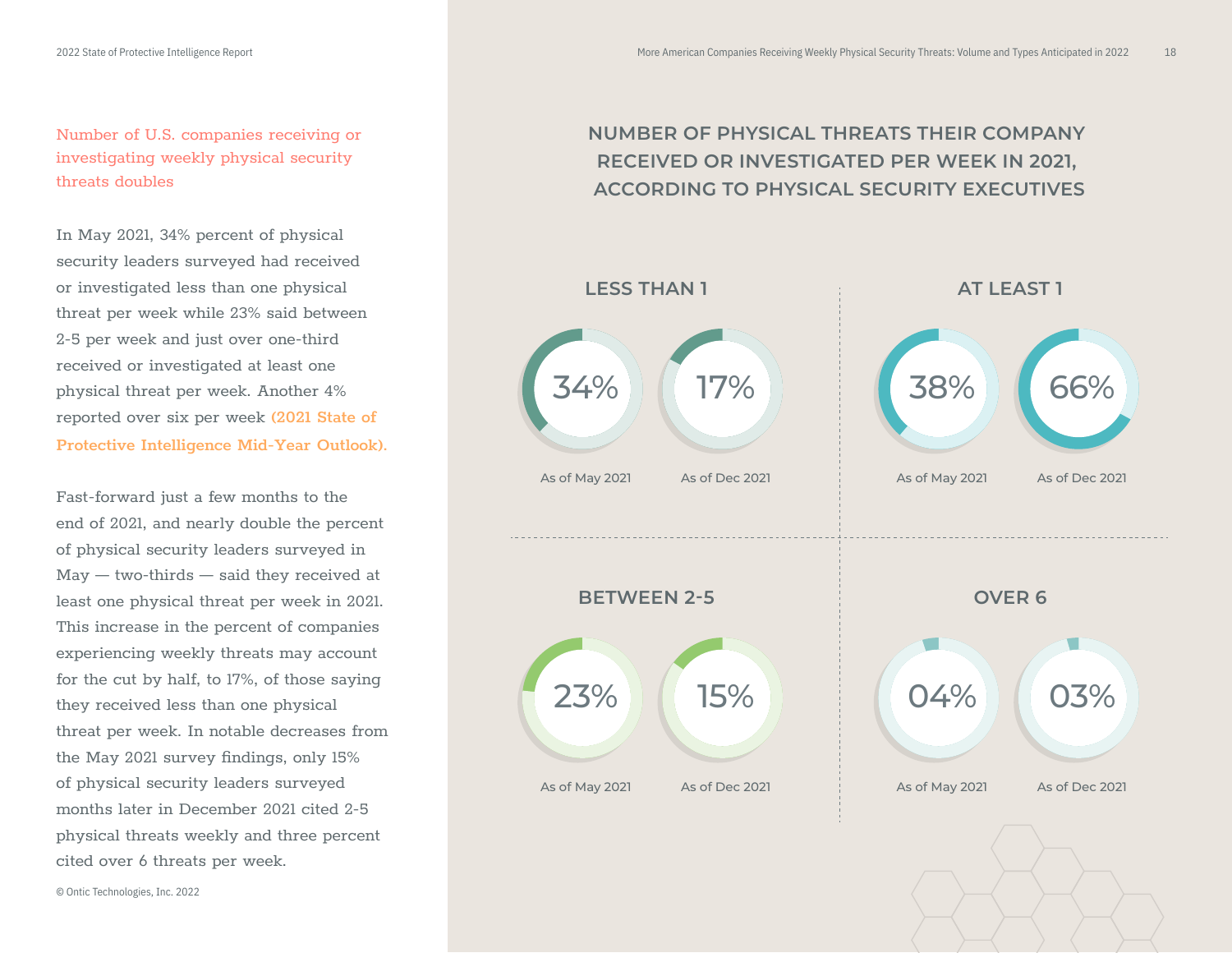Seventy-four percent of physical security, legal and compliance executives expect the number of threats their company will receive or investigate in 2022 to increase as compared to 2021, including 21% who expect physical threat volume to increase significantly. Nineteen percent expect the number of physical threats to stay the same in 2022, and another 7% expect they will decrease.

### **EXPECTATIONS FOR CHANGES IN THE NUMBER OF PHYSICAL THREATS MY COMPANY WILL RECEIVE OR INVESTIGATE IN 2022 (AS COMPARED TO 2021)**



© Ontic Technologies, Inc. 2022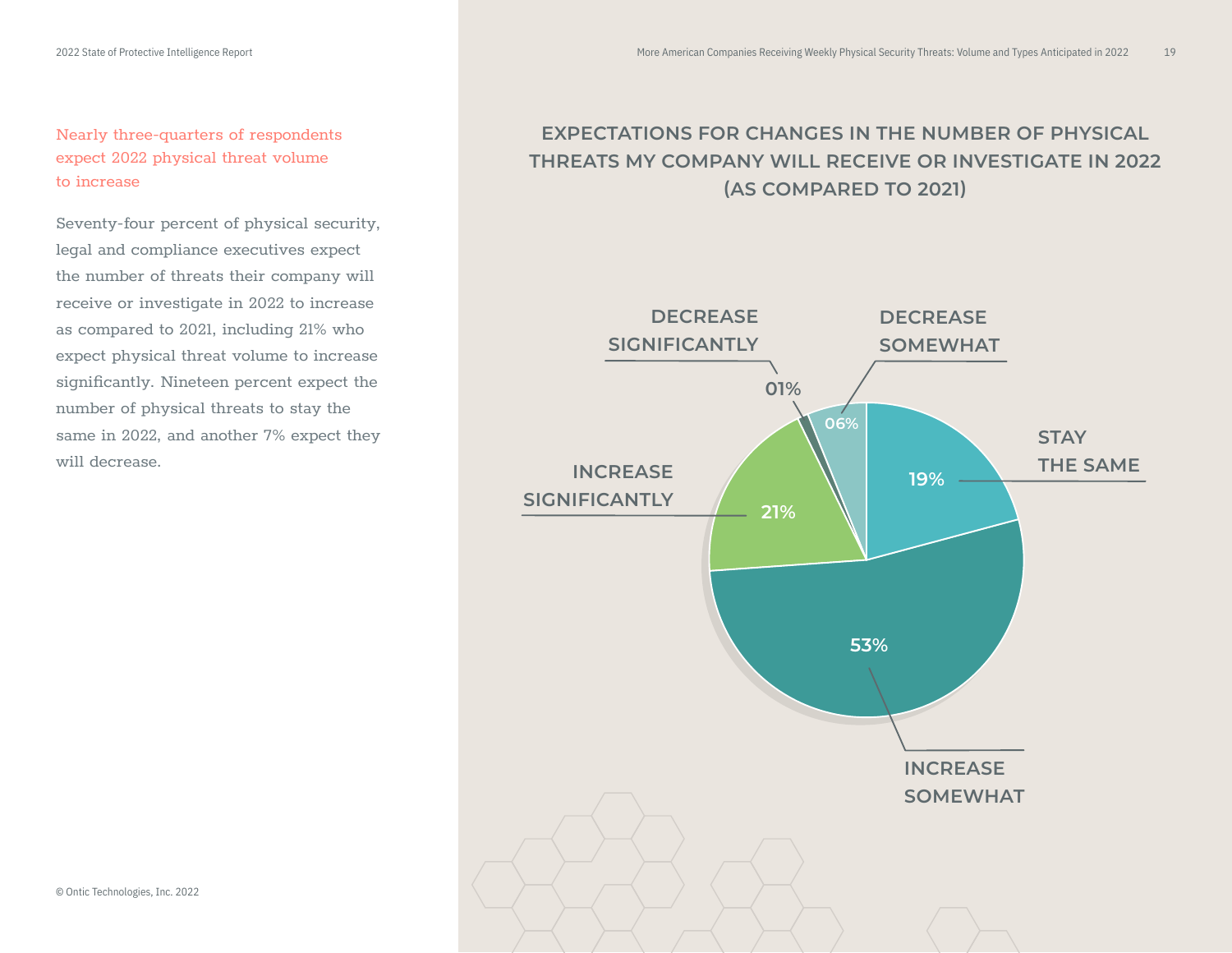While many trends around physical threats should raise corporate alarms, the expanded scale of threats that physical, legal and compliance executives anticipate they will miss in 2022 is troubling. Forty-one percent of physical security, legal and compliance executives anticipate they will miss 51-100% of threats in 2022. Another nine percent anticipate they will miss 76-100% of physical threats. This is what executives mean when they say threats are unmanageable.

A disturbing trend becomes visible when physical security executive survey responses in December 2021 regarding physical threats they anticipate missing are compared to those six months prior. The percentage of physical security executives that anticipate missing 0-50% of physical threats in December as compared to May goes down, but the decline is negated by an significant increase in the percentage of physical executives that anticipate missing 51-100% of physical threats in 2022.

**PERCENTAGE OF PHYSICAL THREATS ANTICIPATED WILL BE MISSED AT AMERICAN COMPANIES ACCORDING TO PHYSICAL SECURITY EXECUTIVES** 



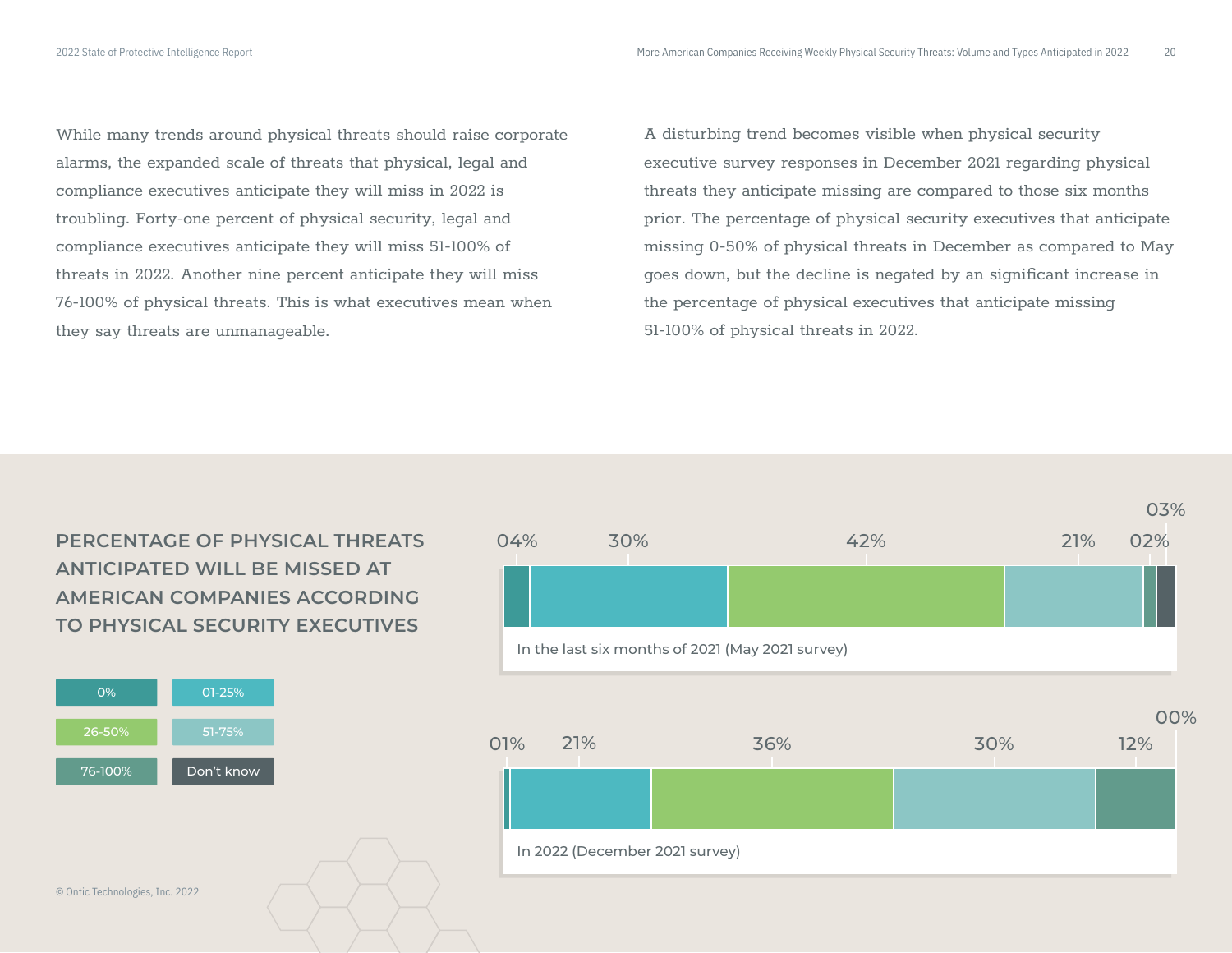

## Section 03 PERCEPTIONS, ATTITUDES, INCONSISTENT PREPAREDNESS AND RISK DETERRENCE MEASURES

<span id="page-20-0"></span>2022 State of Protective Intelligence Report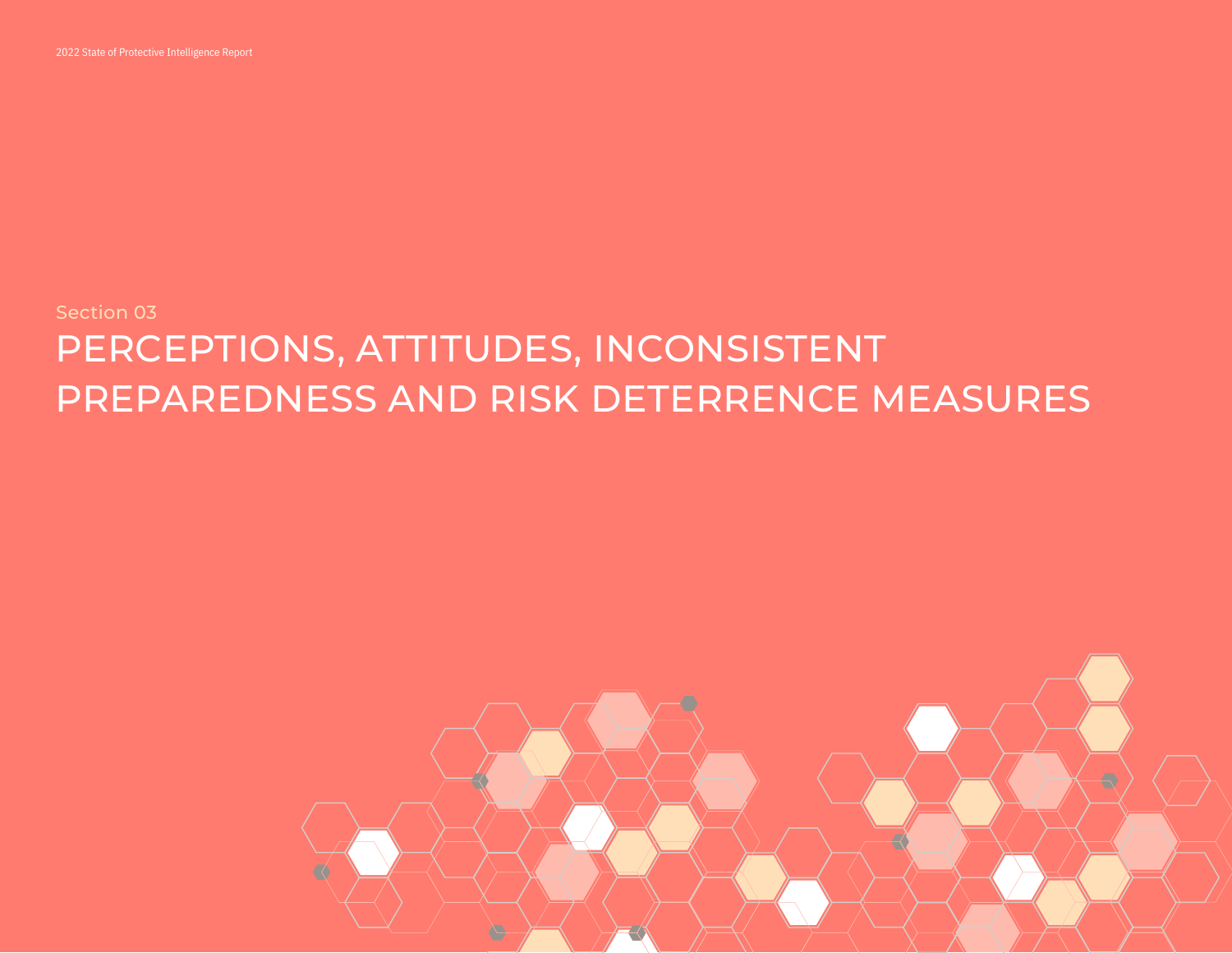Wise business strategy or self-fulfilling prophecy? Fear of creating a culture of fear

Many seemingly contradictory but well-intentioned strategies, processes and policies around physical security are playing out at American corporations.

On the one hand, for more than half of respondents, rather than try to get ahead of potential threats, harm and damage to their business and its people in order to minimize impact, their company waits until catastrophe strikes, then reacts. Specifically, these companies believe that being proactive and training employees will create a culture of fear.

Such a passive stance means workforces have little training and would not know what to do if an active shooter was at one of their facilities. On the other hand, not all companies take this approach, as 38% surveyed say they have an Active Shooter/Active Assailant Plan in place and employees receive regular training.

Still, an inability to imagine the unimaginable — physical harm happening at their company — rings true for close to one-third of those surveyed, which also results in an inability to value employee training and preparedness to deal with such crises. Less than one-third surveyed say their companies do workplace violence training from time to time but do not have a formal program.

My company believes training employees so they are better prepared for potential workplace violence will create a culture of fear, wants to take a reactive strategy and does not see the ultimate risk to business continuity by inaction.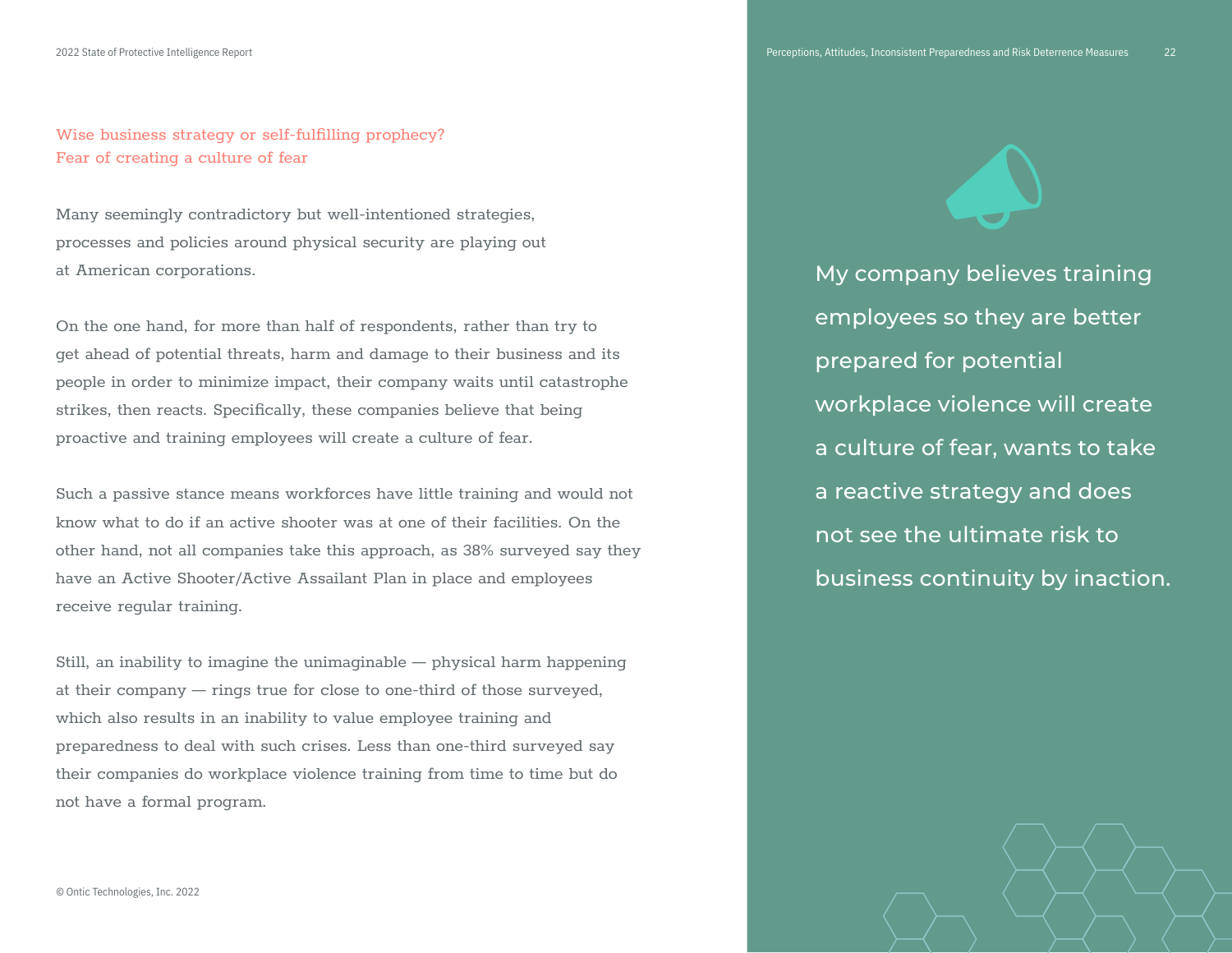### **EMPLOYEE PREPAREDNESS TO ADDRESS PHYSICAL THREATS AND POTENTIAL WORKPLACE VIOLENCE AT AMERICAN COMPANIES, ACCORDING TO PHYSICAL SECURITY, LEGAL AND COMPLIANCE EXECUTIVES**

My company has never addressed the potential for workplace violence and employees would not know what to do if an active shooter was at our facilities.

39%

### 51%

My company believes training employees so they are better prepared for potential workplace violence will create a culture of fear, wants to take a reactive strategy and does not see the ultimate risk to business continuity by inaction.

### 38%

We have an Active Shooter/Active Assailant Plan in place and our employees receive regular training.

## 30%

We do training for workplace violence from time to time but do not a have formal program in place.

### 32%

My company does not believe we will be a target for significant physical harm and does not value employee training and preparedness for dealing with such crises.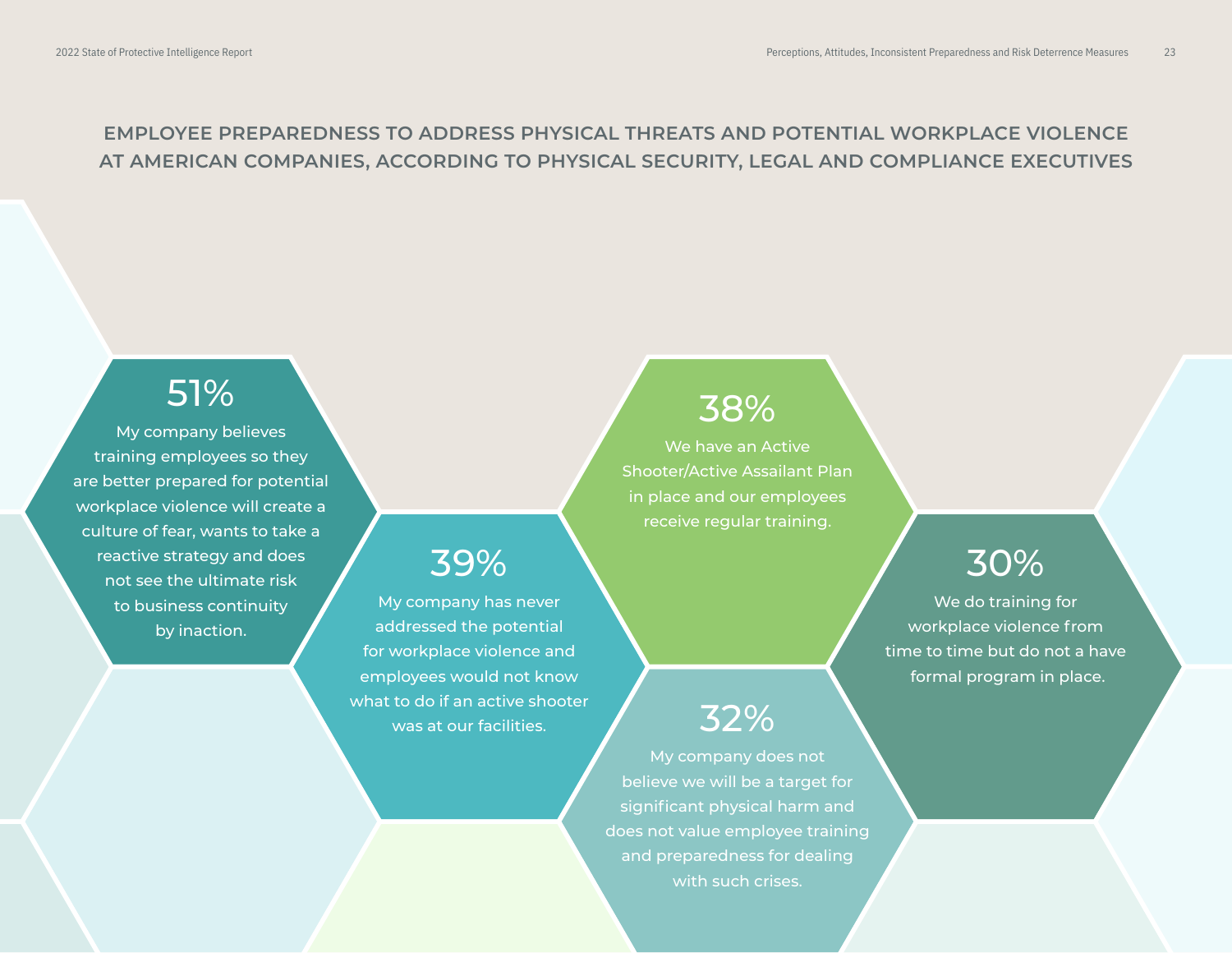### A conundrum for HR, physical security and legal professionals: violent employees

An estimated two million Americans are victims of workplace violence, according to OSHA.<sup>4</sup> The American National Standard for Workplace Violence Prevention and Intervention (ASIS & SHRM, 2011; ASIS, 2020) defines workplace violence broadly to include bullying, verbal harassment and intimidation. But all too often, previously observed behaviors, voiced concerns, hostile social media posts and other warning signs tied to a perpetrator of violence come to light after a tragedy has occurred.

There are dozens of widely reported examples from the past year: a pediatrician in Austin, Texas was murdered at her office; a lone qunman opened fire inside a supermarket in Boulder, Colorado, killing 10 and an armed gunman shot 14 people, one of them fatally, in a Kroger supermarket in Collierville, Tennessee. The shooter was a former employee dismissed from his job earlier that day. A transit employee who gunned down nine co-workers and killed himself at a Northern California rail yard was known to be "highly disgruntled" long before carrying out the shooting rampage, according to news reports. U.S. customs and border officers had detained the man five years before as he returned from the Philippines and in his possession were books about terrorism, fear and manifestos… professions of hatred of his workplace.



© Ontic Technologies, Inc. 2022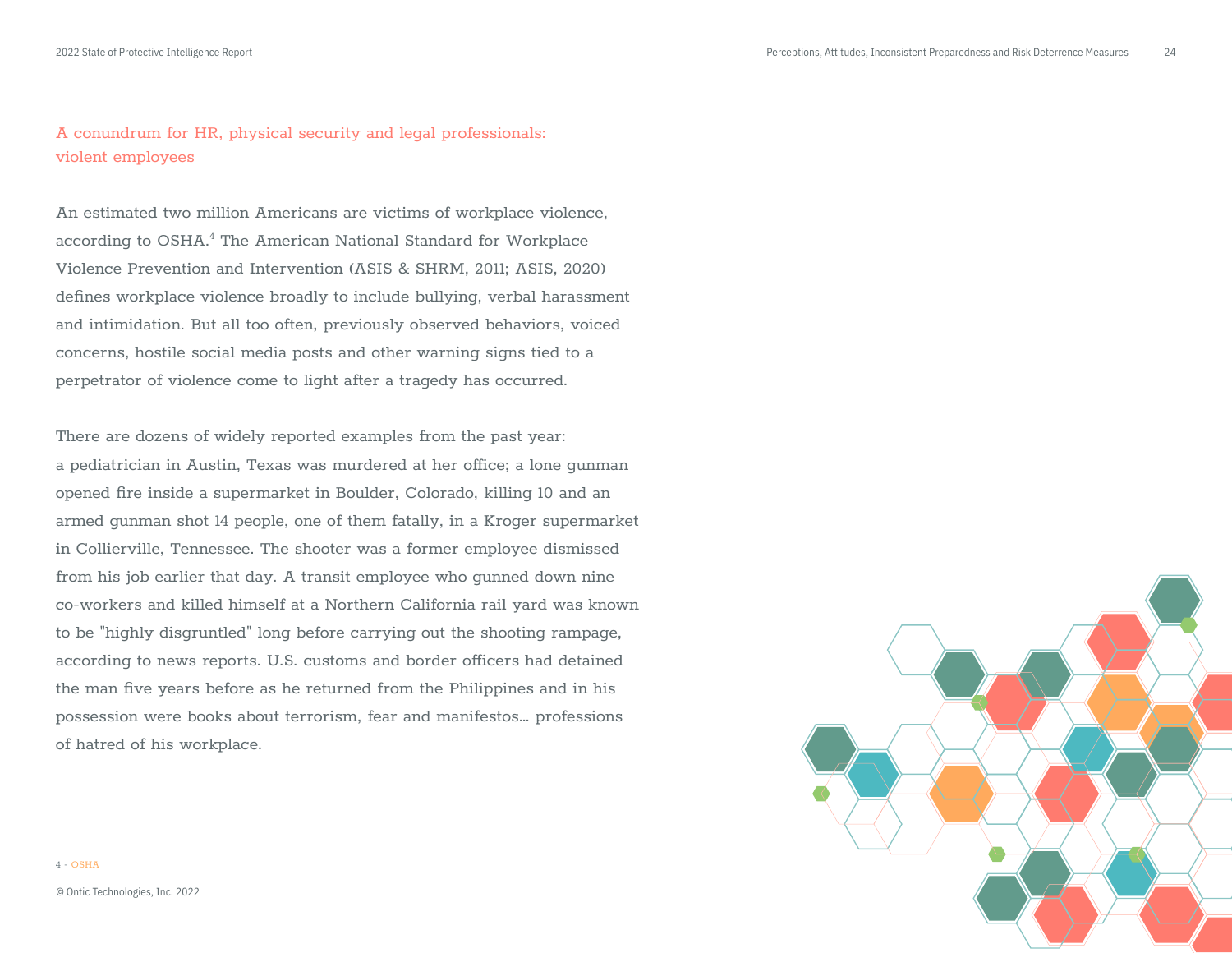Policies and practices that operationalize violence prevention are needed, particularly given the potential emotional and psychological impact, which can ultimately hurt overall business performance. Threats, harassment and bullying — precursors to physical violence — may lead to lower employee morale, increased turnover, absenteeism and mental health service costs.

Oftentimes training doesn't go far enough and internal attitudes about how companies may be perceived can hamper their ability to keep people safe and for businesses to rebound from crisis. Initiatives can be sidelined by inconsistencies and departments working at cross-purposes. According to the survey, 91% of respondents agree that at their company, physical security, legal and HR are trained to address situations should the firing or furloughing of an employee turn violent. But, 87% agree their company does not have a process or tools to alert the same departments or staff if, after they have been furloughed or fired, former employees who have exhibited violent tendencies return to the premises.

While a strong majority (88%) agree that at their company, physical security, legal and HR are notified and typically present when an employee will be furloughed or fired, alarmingly, 86% agree that in the past year violence or harm has occurred when an employee was furloughed or fired because these actions are not being taken consistently.

Physical security, legal and HR professionals have received threat assessment training, recognize and report erratic behavior and warning signs to prevent workplace violence, 86% agree. But, 87% also agree their company has workplace violence fatigue — that threats or harmful incidents occur so often that employees are used to erratic and violent behavior and don't report these as warning signs until it's too late. Further hindering efforts to keep people safe, 86% agree their company downplays risk to emulate a safe environment, as opposed to taking the steps to monitor and proactively prevent workplace violence incidents.

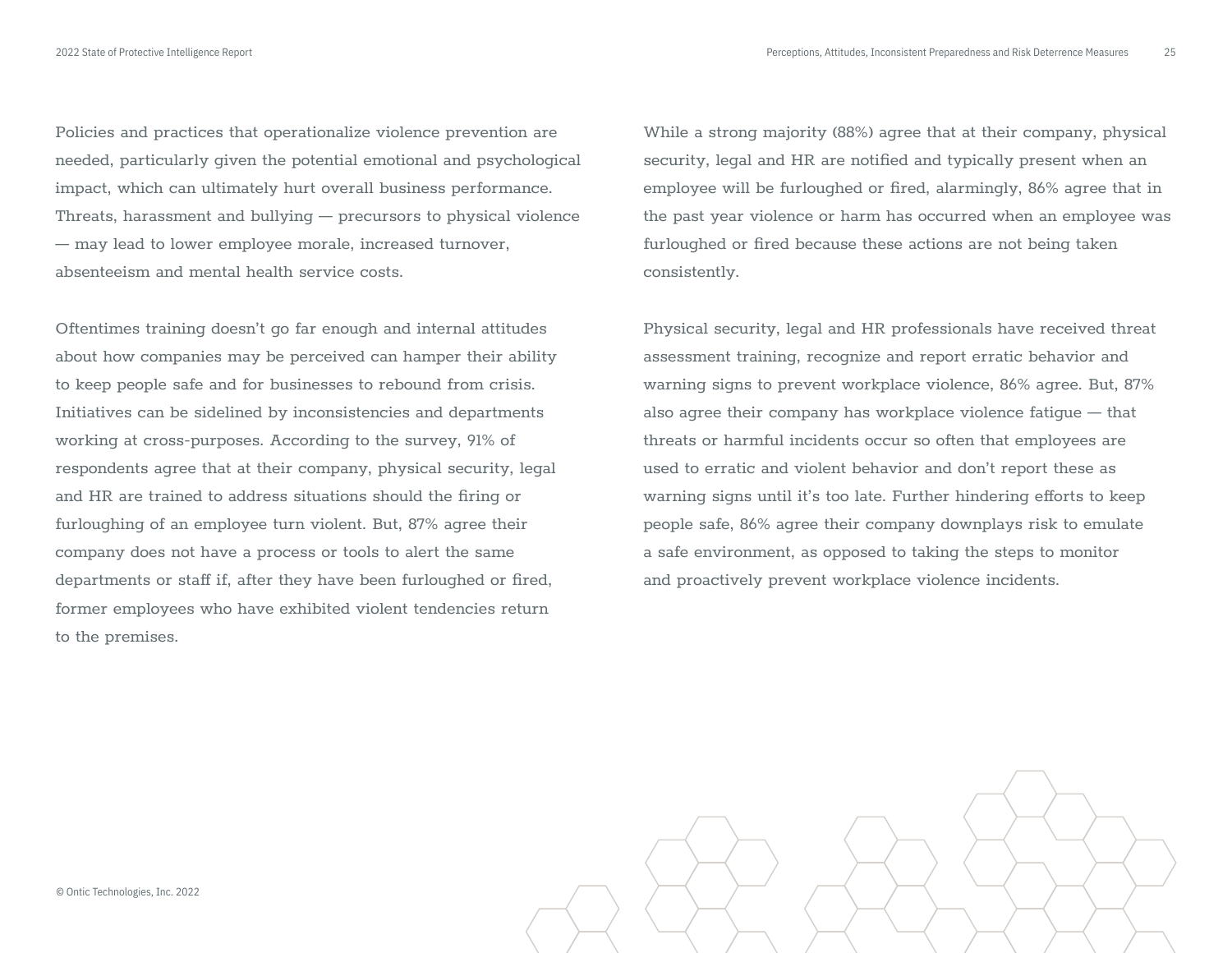### **WORKPLACE VIOLENCE, THREAT ASSESSMENT TRAINING, CROSS-FUNCTION COMMUNICATIONS AND REPORTING**





Our company has workplace violence fatigue — threats or harmful incidents occur so often that employees are used to erratic and violent behavior and don't report these as warning signs until it's too late.



Physical security, legal and HR professionals have received threat assessment training, recognize and report erratic behavior and warning signs to prevent workplace violence.



In the past year violence or harm has occured when an employee was furloughed or fired because we do not consistently notify physical security, legal and HR in advance of the action nor are they present when the dismissal takes place.



My company downplays risk to emulate a safe environment, as opposed to taking the steps to monitor and proactively prevent workplace violence incidents.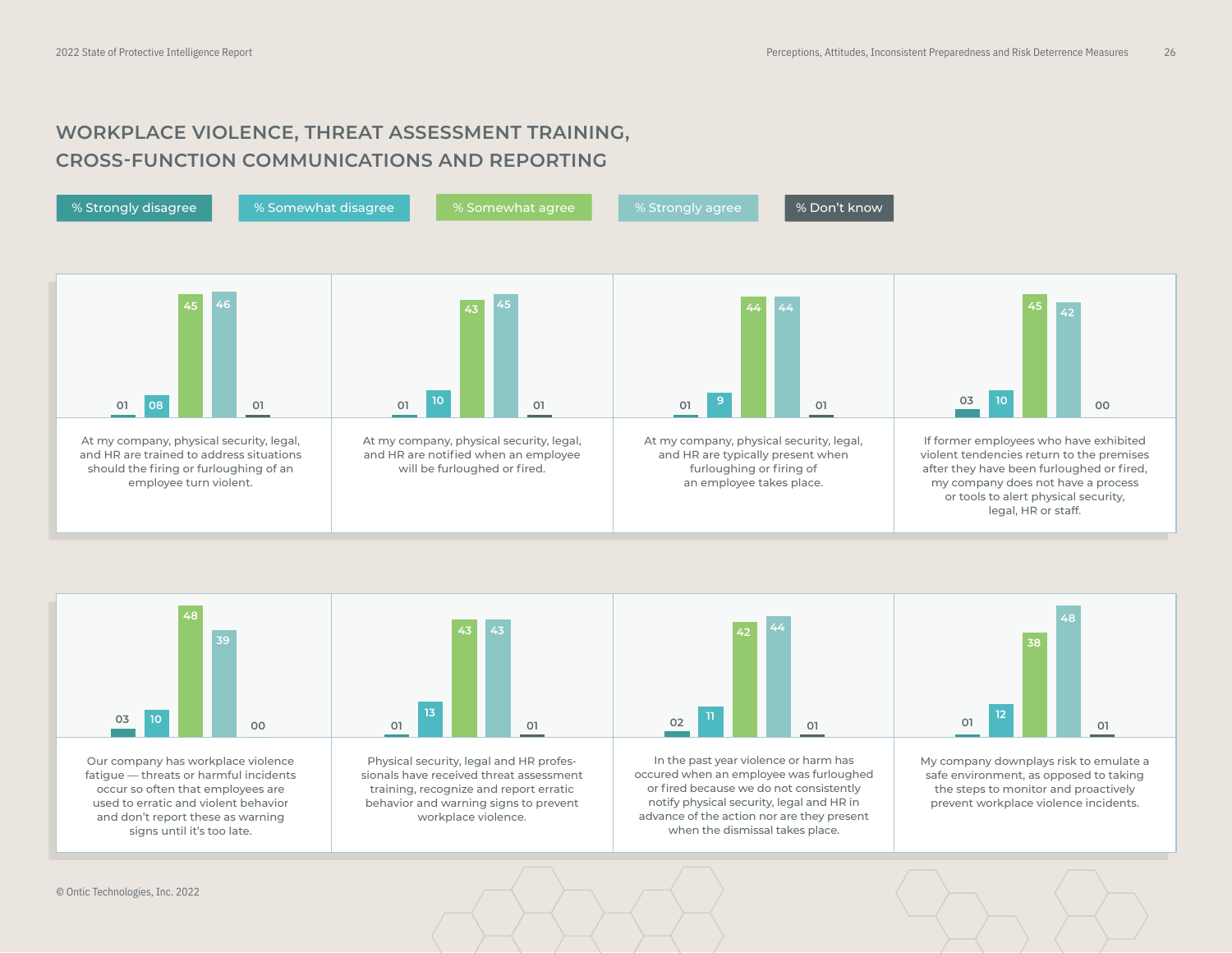Fewer than half of respondents take action after employees are threatened or harmed

After employees were threatened or harmed by former employees or others while working remotely or at company facilities, 43% of those surveyed notified HR, legal and security; 40% notified the local police and requested enhanced patrol coverages while 39% enhanced company security coverages for the employee both in the office and at their home. Enhanced intelligence collection around the threat was done by 36% of respondents.

### **ACTIONS TAKEN AT AMERICAN COMPANIES AFTER AN EMPLOYEE WAS THREATENED AND/OR HARMED\***

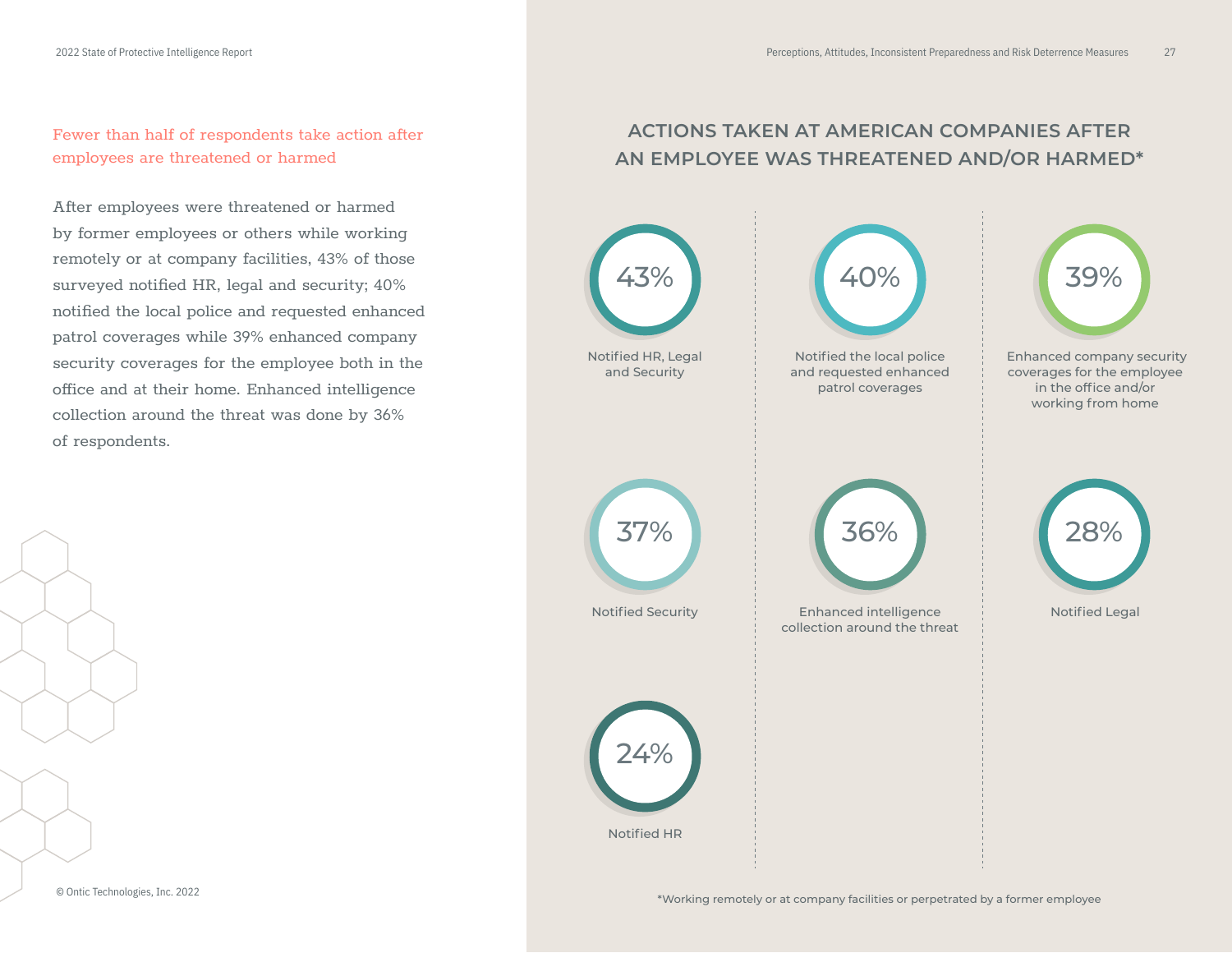### Physical security and cybersecurity — prioritizing both to varying degrees

Integrating digital physical security operations with cybersecurity is an area of investment in 2022 for nearly half (48%) of all surveyed and 37% are investing in the buildout/fusion of a cyber-physical Security Operation Center. For 36%, integrating digital physical security operations with cybersecurity was a top priority at the beginning of 2021 and continues to be for 2022. For 30% of respondents, it is a new priority for 2022. Given the growing convergence of physical security and cybersecurity threats, these are prudent business strategies. As noted earlier in this report, 40% of respondents said an insider abused cyber access that led to property theft or supply chain damage as a result of intelligence failures in 2021.

How companies are managing the potential for and actual cyber-physical security violations after they occur, however, is all over the board — some approaches are highly constructive and impactful, and other approaches could be perceived as doing the right thing but are in effect just "band-aids". Close to two-thirds (64%) of the respondents who had an insider abuse authorized cyber access said their company contracted with a cyber-consulting firm to conduct a damage assessment following abuse by an insider with authorized cyber access that led to property theft or supply chain damage and 30% notified the FBI. Concerned about the risk of negative brand impact, though, 39% said their company "kept things quiet."

| <b>ACTIONS TAKEN AT</b>         |
|---------------------------------|
| <b>AMERICAN COMPANIES</b>       |
| AFTER AN INSIDER ABUSED         |
| <b>AUTHORIZED CYBER ACCESS*</b> |

\*that led to property theft or supply chain damage

|                                                                                           | 2022 Total | ŧ.<br><b>Physical Security</b> | Legal / Compliance |
|-------------------------------------------------------------------------------------------|------------|--------------------------------|--------------------|
| Our company notified the FBI.                                                             | 30%        | 29%                            | 33%                |
|                                                                                           |            |                                |                    |
| Our company contracted with a<br>cyber consulting firm to conduct<br>a damage assessment. | 64%        | 60%                            | 73%                |
|                                                                                           |            |                                |                    |
| Our company kept things quiet due<br>to the risk of negative brand impact.                | 39%        | 38%                            | 40%                |
|                                                                                           |            |                                |                    |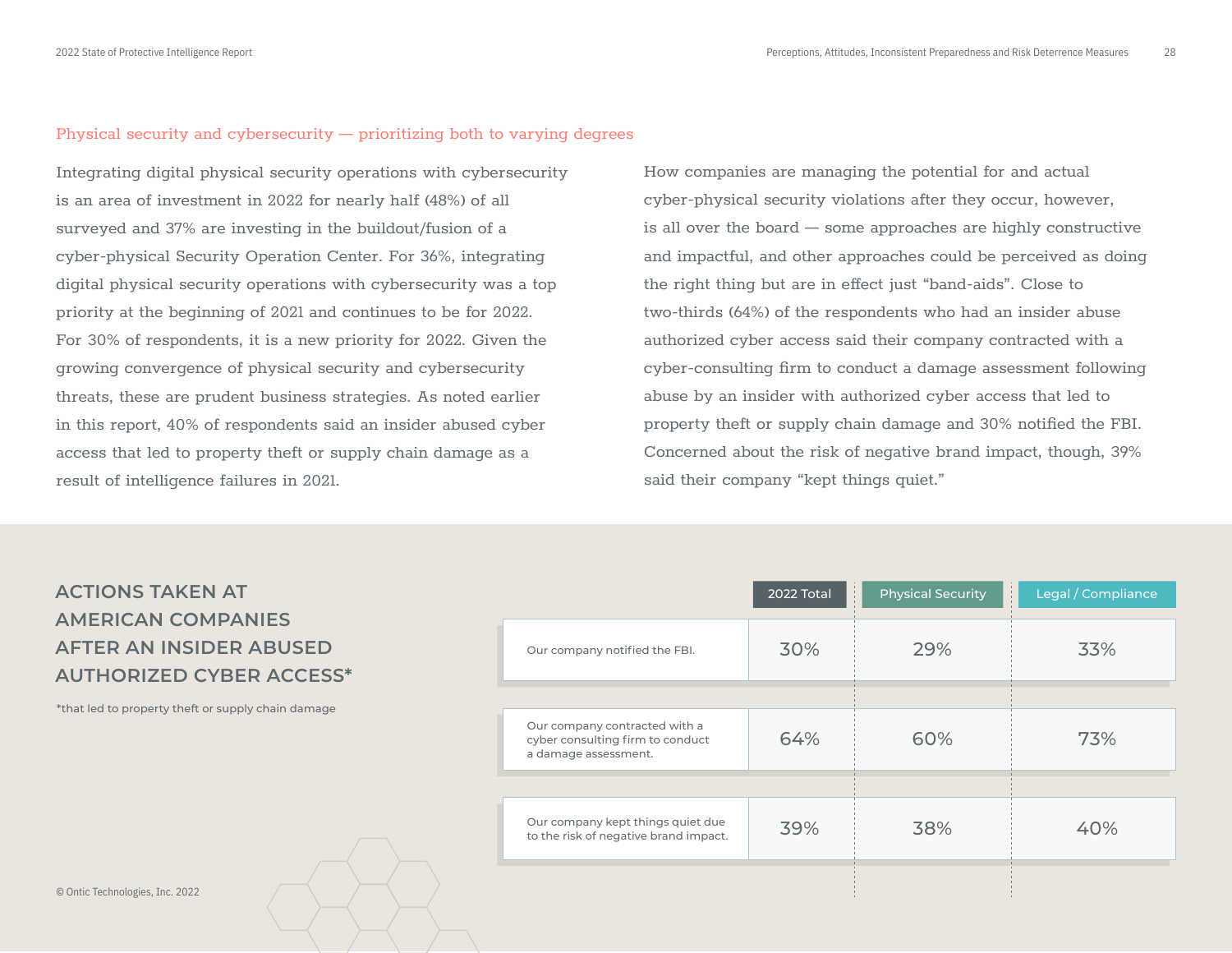Almost universally (95%), respondents say their company prioritizes security and has a board-level committee dedicated to regularly examining both cyber and physical security threat volume, mitigation strategies, and the impact on business continuity, including potential local acts of violence at offices or other company locations in the U.S. The question is whether regular reviews by organizations' most powerful advisors and prominent executives lead to effective, consistent protective plans and actions.

Survey results indicate they may not, as a strong majority agree (87%), their company is inconsistent in its prioritization of physical security and the actions it takes when a harm-causing incident occurs are band-aids to check compliance and brand reputation boxes. What's more, 86% agree, including 50% that strongly agree, their company prioritizes security as it relates to geopolitical issues, supply chain risk and the global threat landscape, but mitigating potential local acts of violence at offices or other company locations in the U.S. is not a priority. Significantly, 64% agree their company does not prioritize physical security.

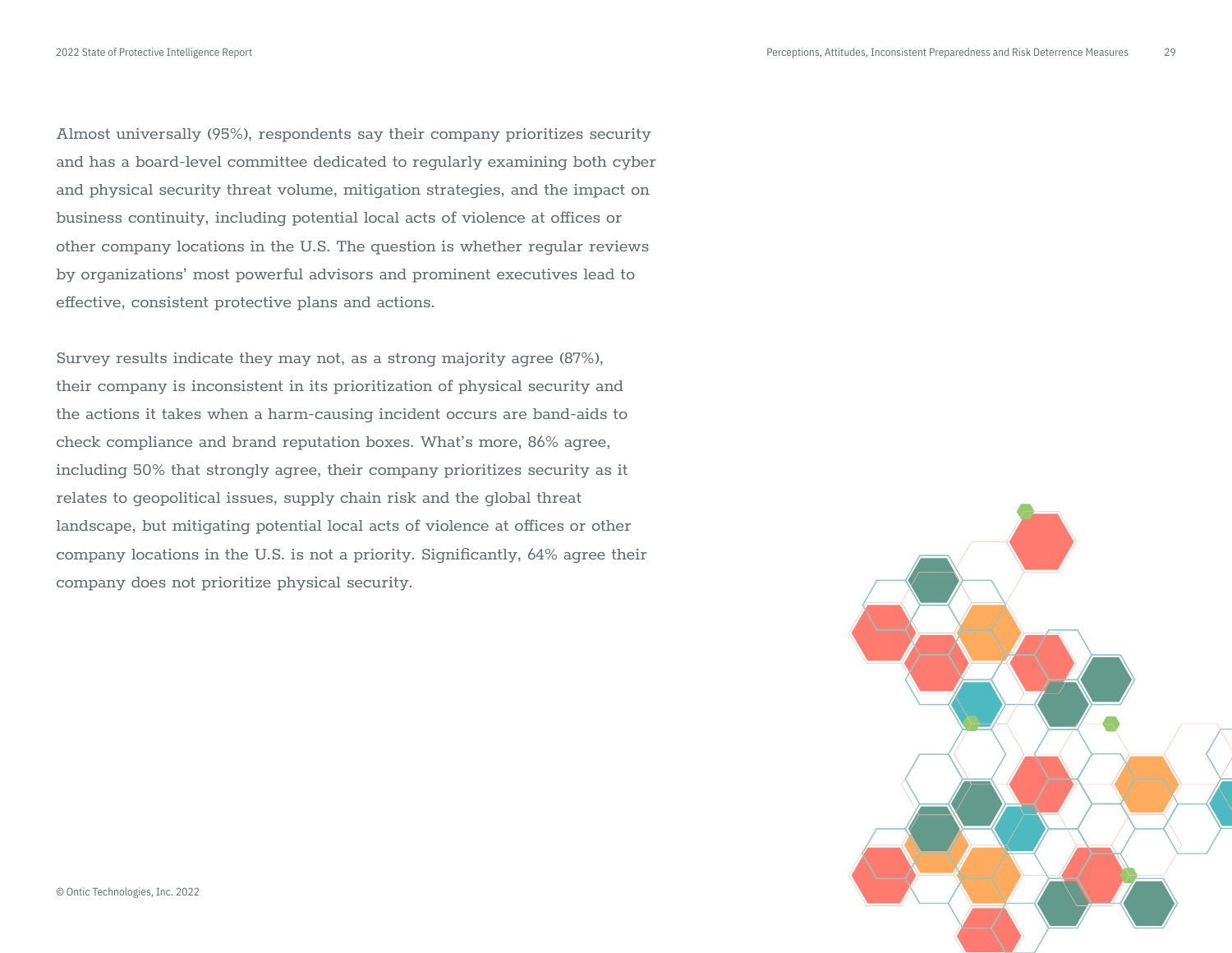### **INCONSISTENT CYBER-PHYSICAL SECURITY PRIORITIES AT AMERICAN COMPANIES**

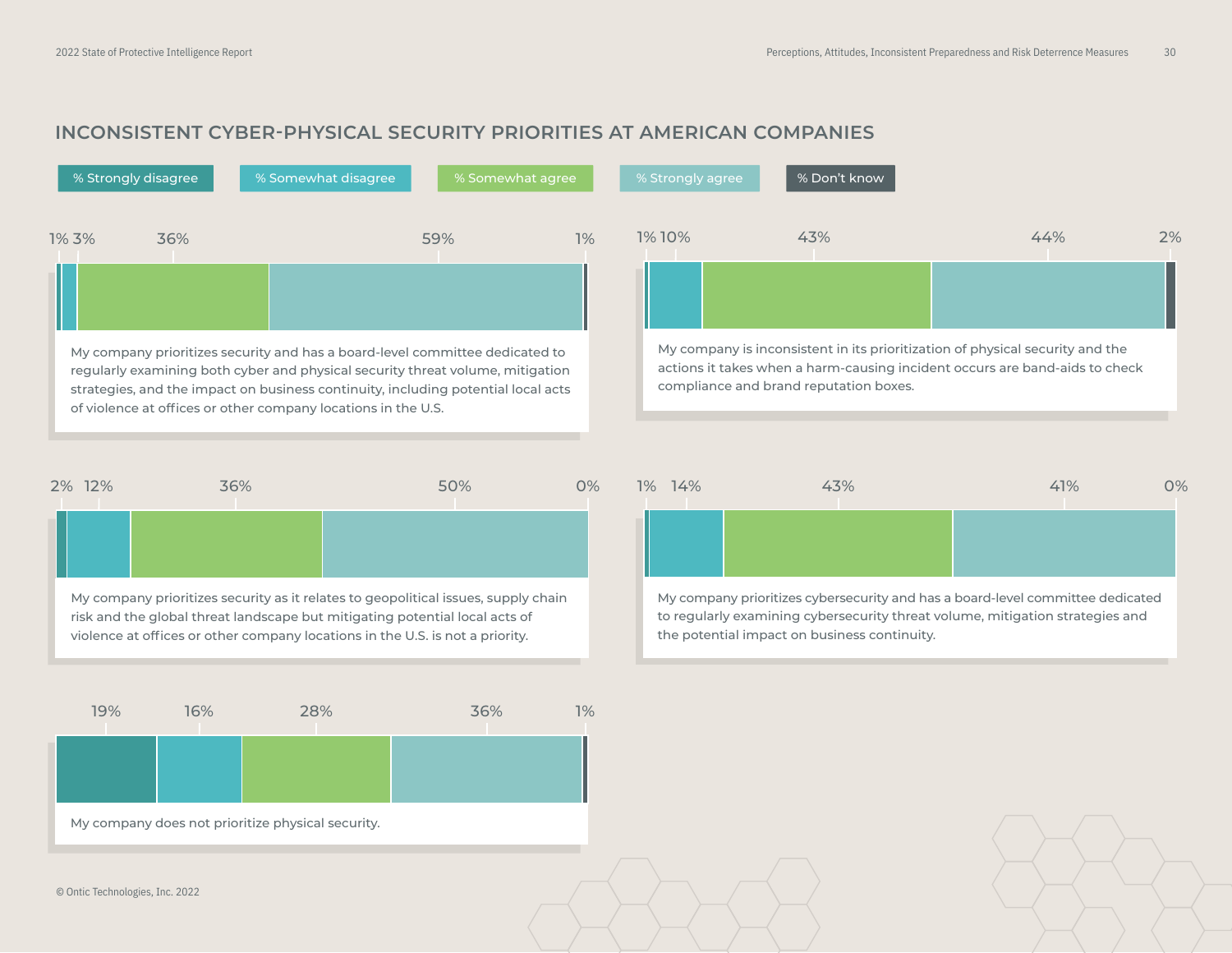

## Section 04 PHYSICAL SECURITY CONVERGENCE, CONSOLIDATION AND INVESTMENT

<span id="page-30-0"></span>2022 State of Protective Intelligence Report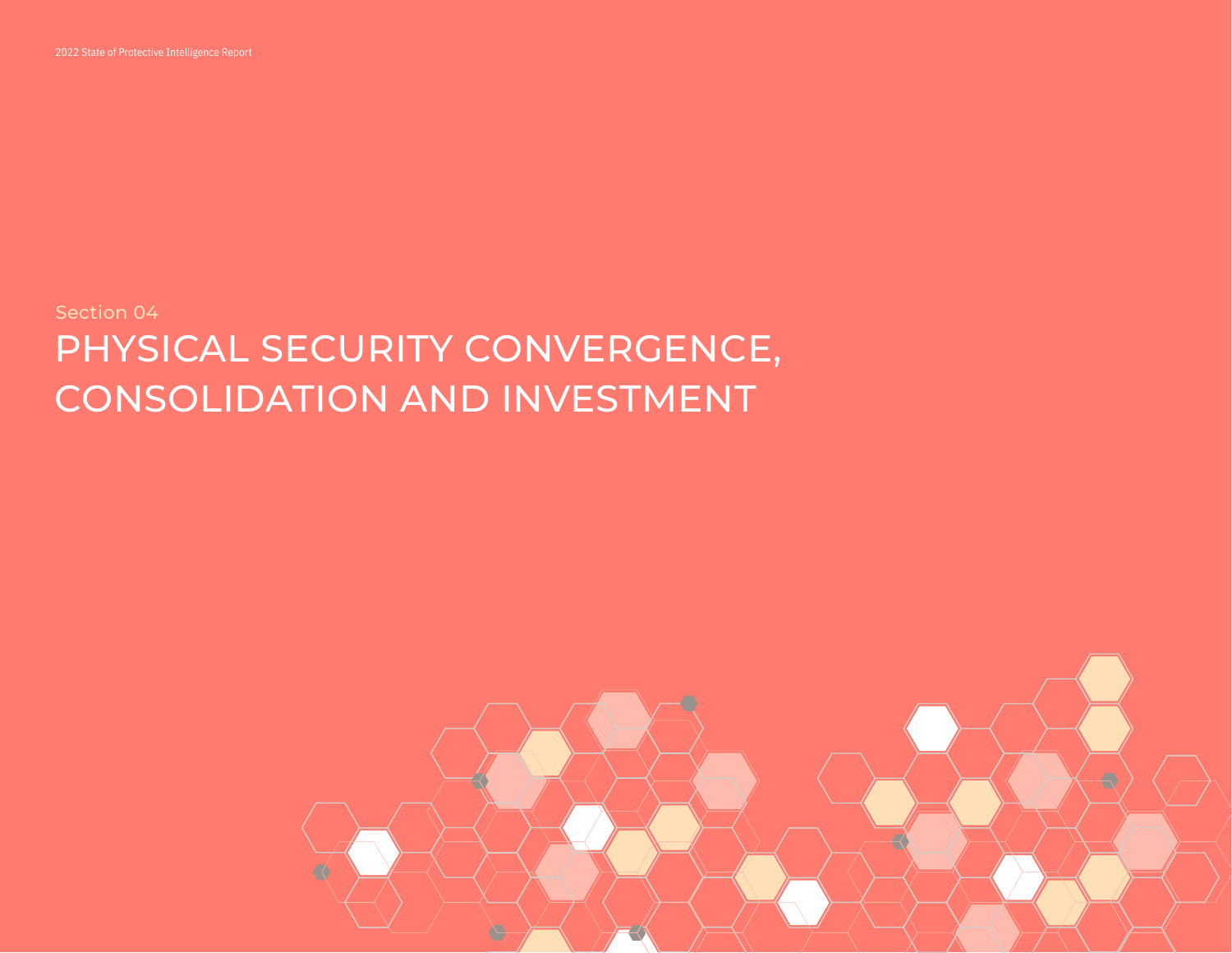### **INVESTMENT PRIORITIES FOR PHYSICAL SECURITY OPERATIONS**  2022 VERSUS THE BEGINNING OF 2021

■ % not a top priority at the beginning of 2021, but is for 2022

■ % was a top priority at the beginning of 2021, and still is for 2022



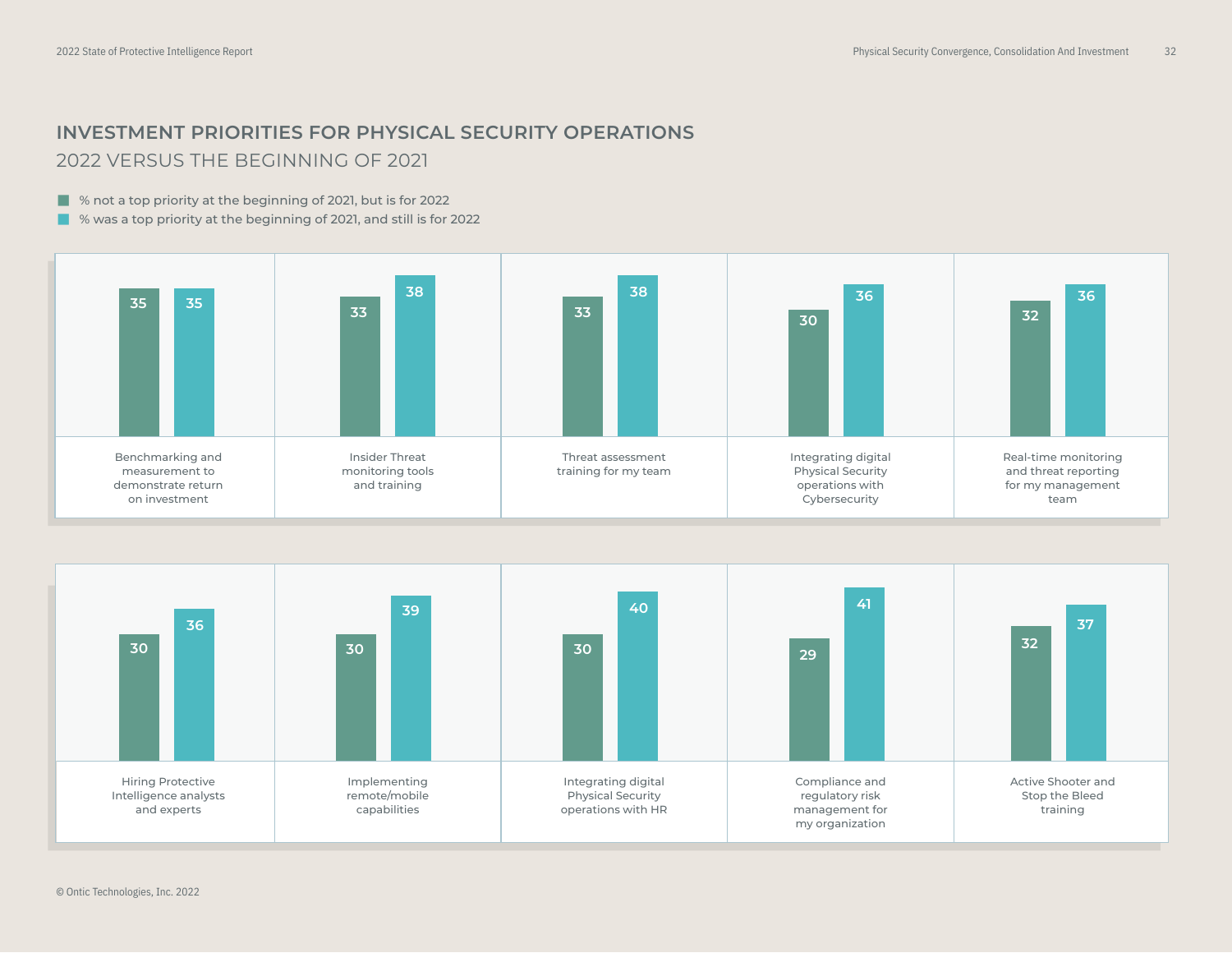### **2022 AREAS OF INVESTMENT FOR PHYSICAL SECURITY OPERATIONS INTEGRATION**

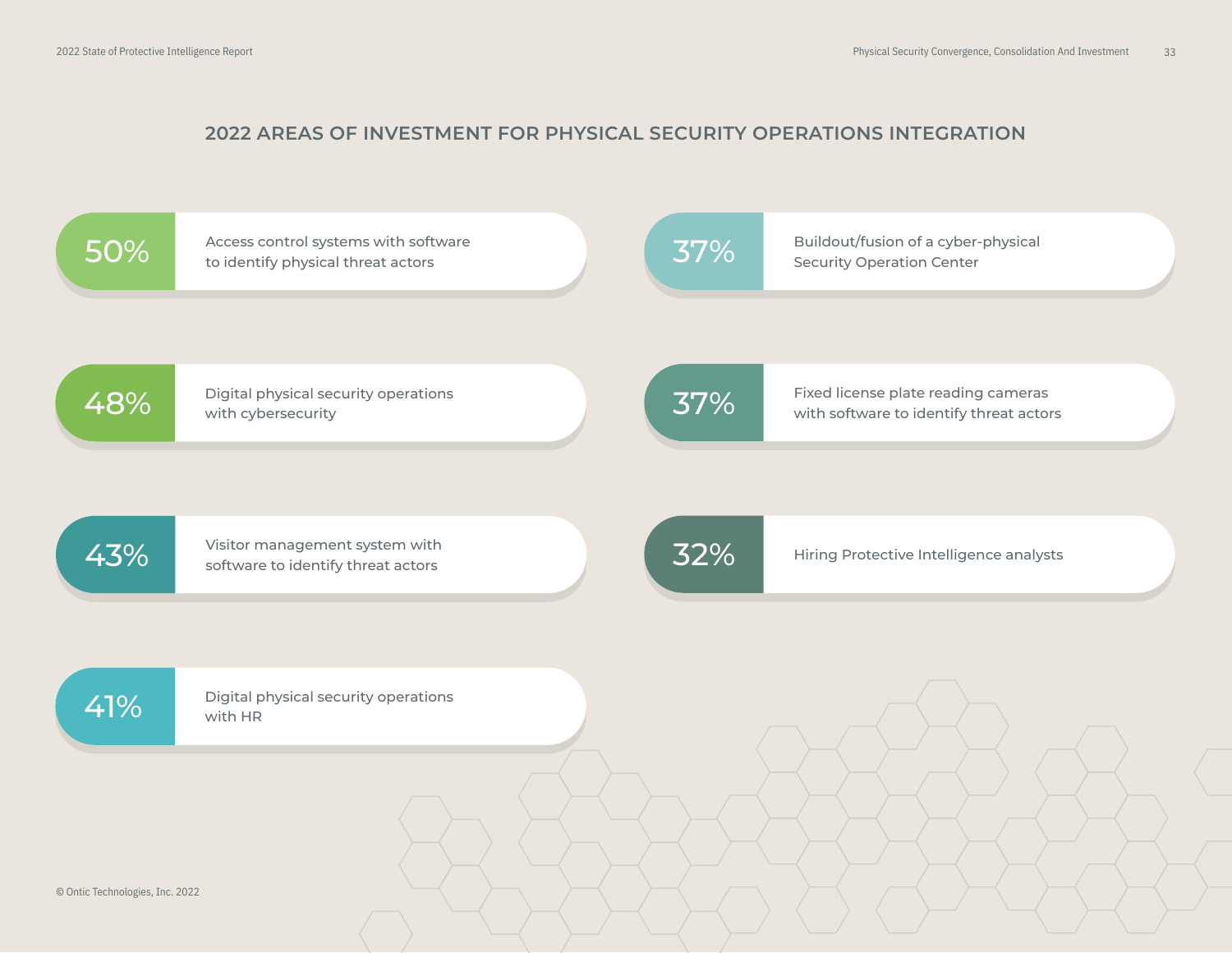### Cyber and physical security convergence, integration into one software platform underway

As people continue to work remotely in 2022, 91% of physical security, legal and compliance executives agree, it is more important than ever for their company to dedicate financial resources to physical security technology solutions at the same level. Most agree (96%) including 59% who strongly agree, that cybersecurity and physical security must be integrated or else both cyber and physical threats will be missed.

In 2021 the lack of unified digital protective intelligence resulted in missed threats and physical harm to employees, customers and human assets for their company, 84% of respondents agreed, up from 71% in the prior year. If all members of the physical security team could view threat data in a single system-of-record software platform, 87% agree their company would be able to better avoid crises.

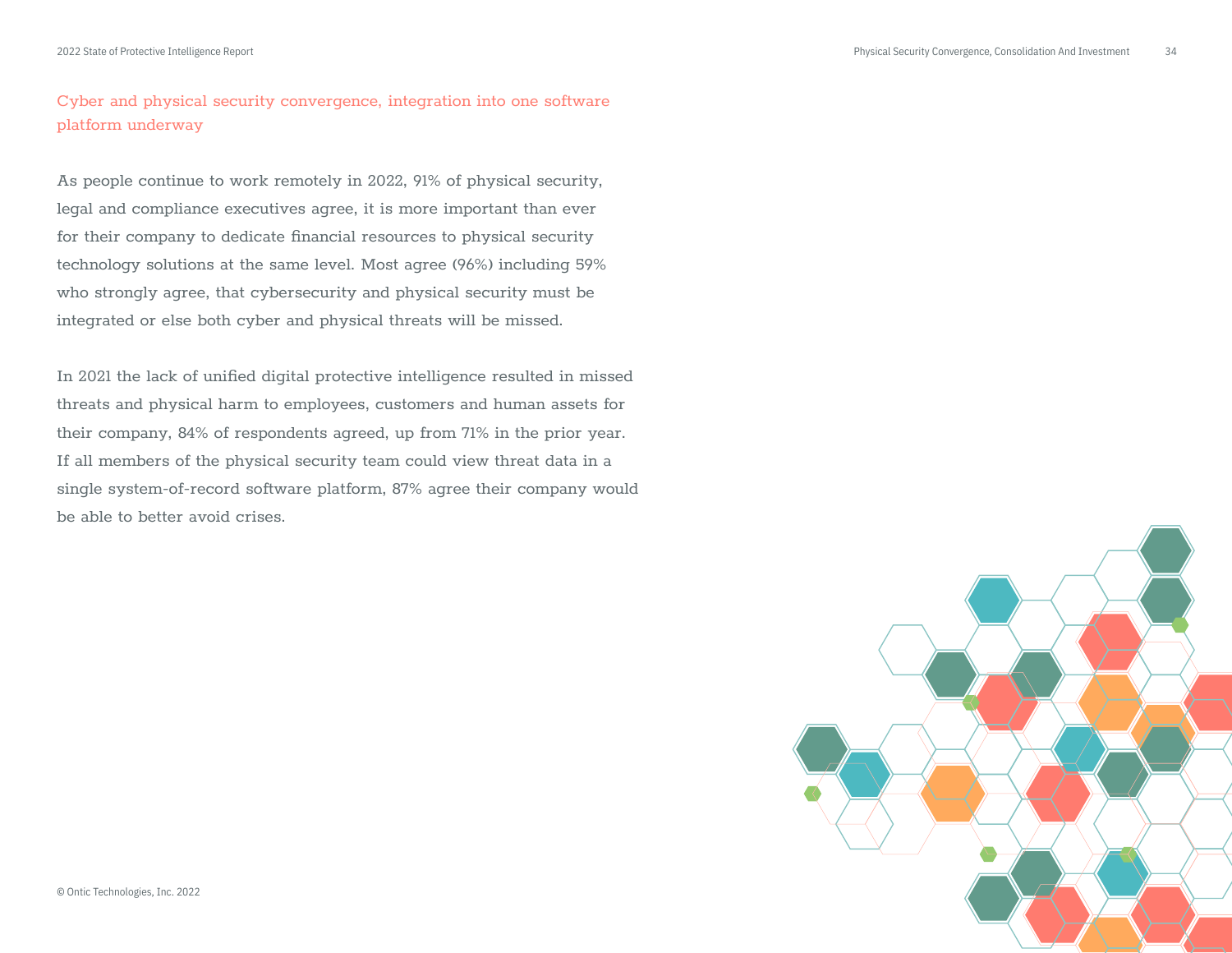### **PHYSICAL SECURITY, LEGAL AND COMPLIANCE EXECUTIVES AGREE**

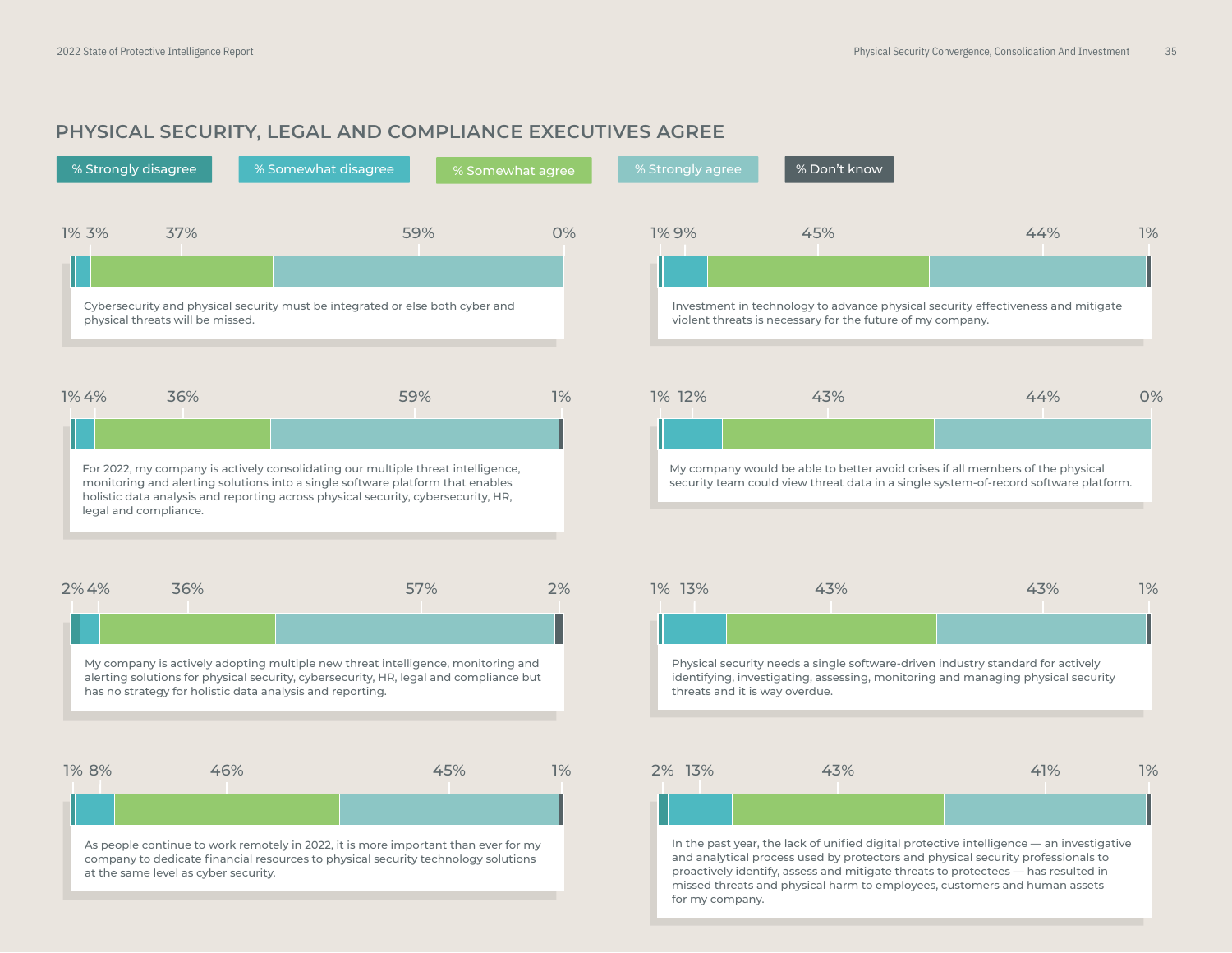# *A WIDESPREAD MOVEMENT TO PHYSICAL SECURITY SOFTWARE IS UNDERWAY*

For the future of their company, a strong majority agree (89%), investment in technology to advance physical security effectiveness and mitigate violent threats is necessary.

In a new and significant development, this study shows that in 2022 a widespread movement is underway at American businesses to digitally transform physical security into a single software platform. Almost universally, 95% of respondents say, U.S. companies in 2022 are actively consolidating their multiple threat intelligence, monitoring and alerting solutions into a single software platform that enables holistic data analysis and reporting across physical security, cybersecurity, HR, legal and compliance.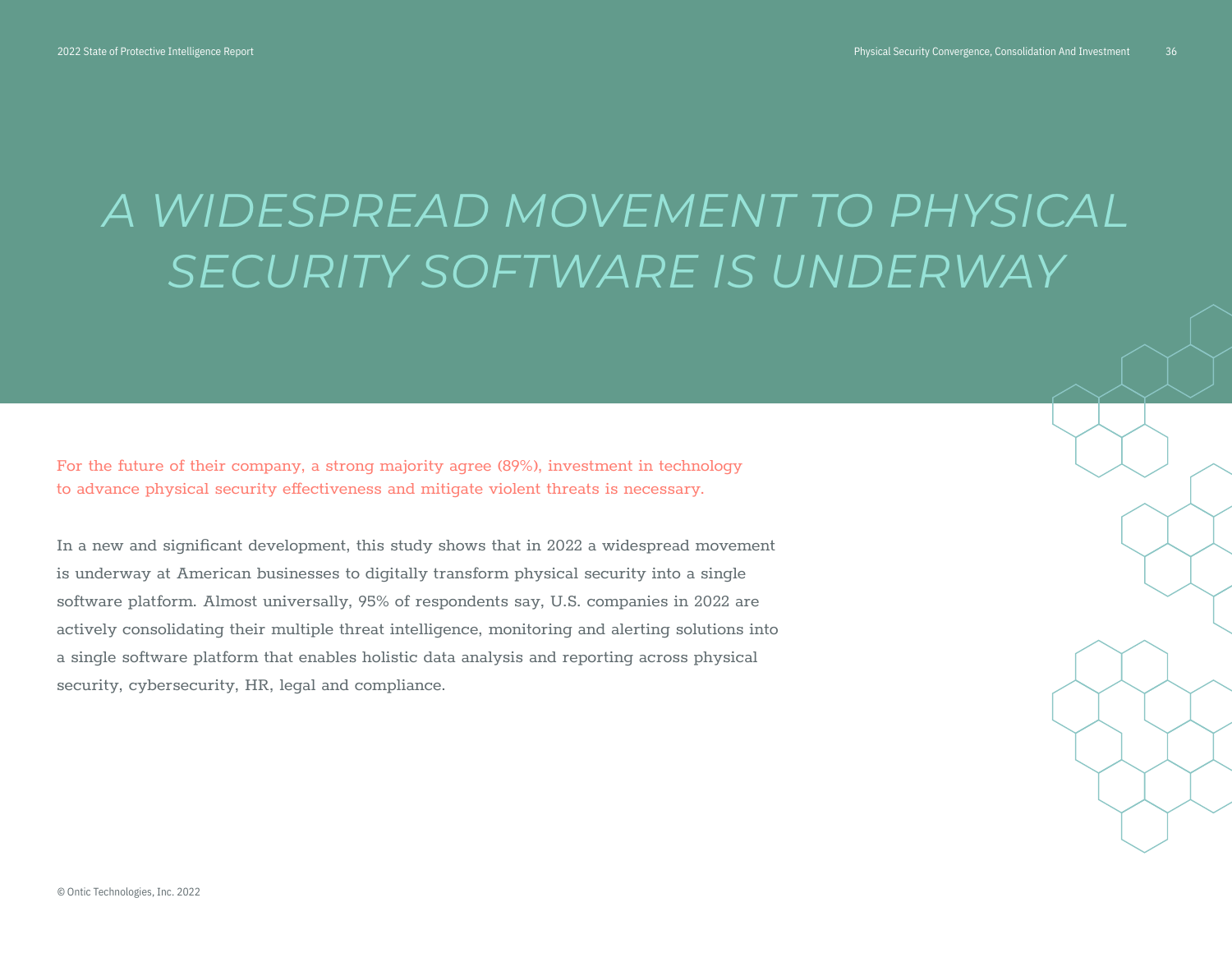#### About the study

A total of 359 respondents completed the survey, which was conducted November 29-December 21, 2021. These included chief security officers, chief legal officers, chief compliance officers, general counsels, physical security directors, corporate attorneys and physical security decision-makers at U.S. companies with over 5,000 employee in the automotive, banking and financial services, consumer goods, education, energy, government, healthcare, insurance, media and entertainment, pharmaceutical, retail, technology, telecommunications, travel and hospitality industries.

#### About the Ontic Center for Protective Intelligence

**[The Ontic Center for Protective Intelligence](https://ontic.co/center-for-protective-intelligence/)** provides strategic consulting, multidimensional services and resources for safety and security, legal, risk and compliance professionals at major corporations across multiple industry sectors including financial services, technology, retail, entertainment and consumer products. Through its initiatives, global industry experts and authorities in protective intelligence share best practices, insights on current and historical trends and explore lessons learned from physical security peers.

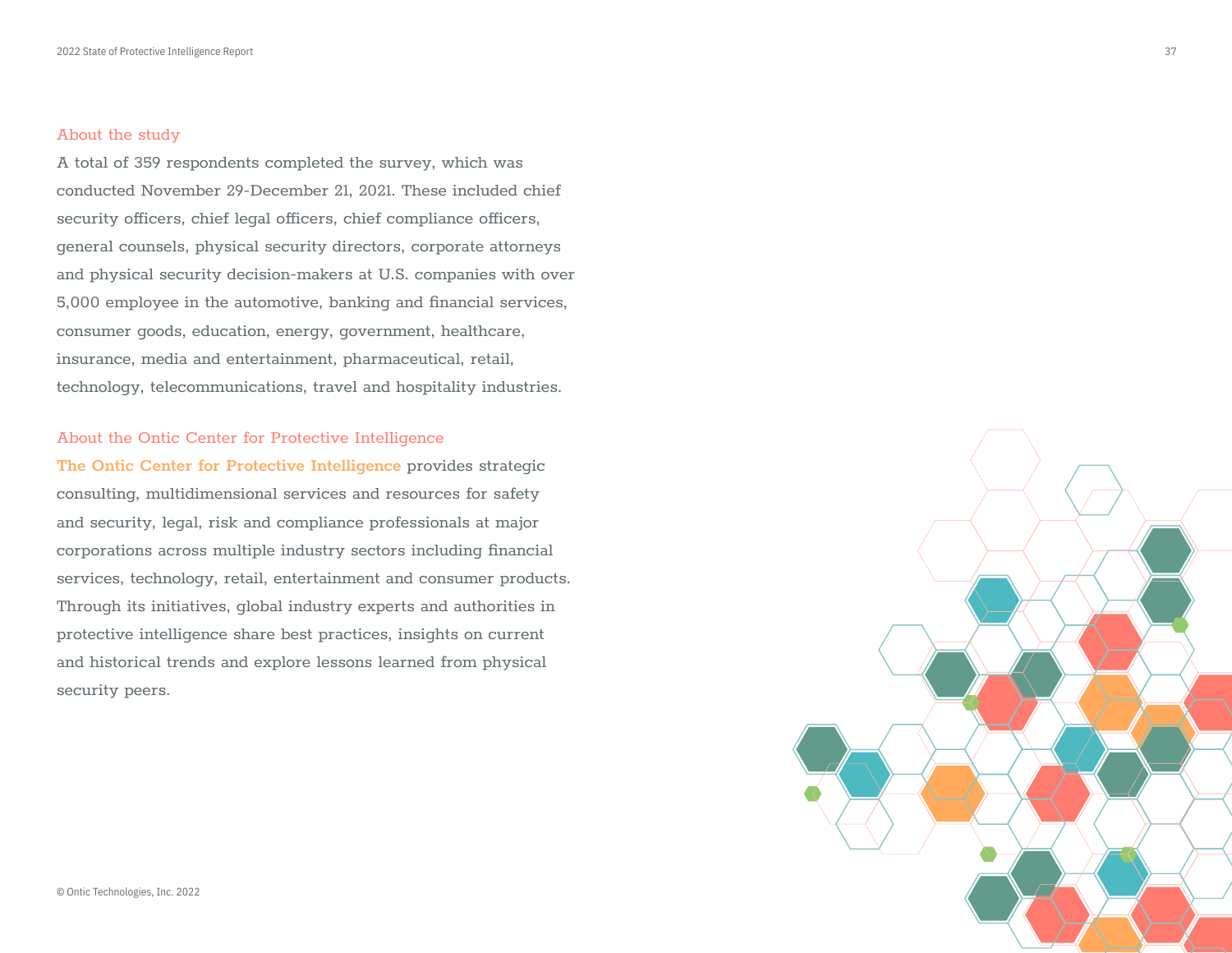#### About Ontic

Named the top industry innovator in the Frost Radar™: Digital Intelligence Solutions, 2021, Ontic is the first protective intelligence software company to transform how Fortune 500 and emerging enterprises address physical threat management to protect employees, customers and assets. Ontic's SaaS-based platform collects and connects threat indicators to provide a comprehensive view of potential threats while surfacing critical knowledge so companies can assess and action more to maintain business continuity and reduce financial impact.

For more information please visit **[www.ontic.co](https://ontic.co/)** For inquiries related to the study, contact **[info@ontic.co](mailto:info@ontic.co)** Ontic provides strategic consulting, multidimensional services, education and thought leadership for safety and security professionals through its Center for Protective Intelligence and Center of Excellence, the latter of which also offers program development and training services in behavioral threat assessment, threat management, and violence prevention for major corporations, educational institutions and government agencies.

![](_page_37_Figure_5.jpeg)

38